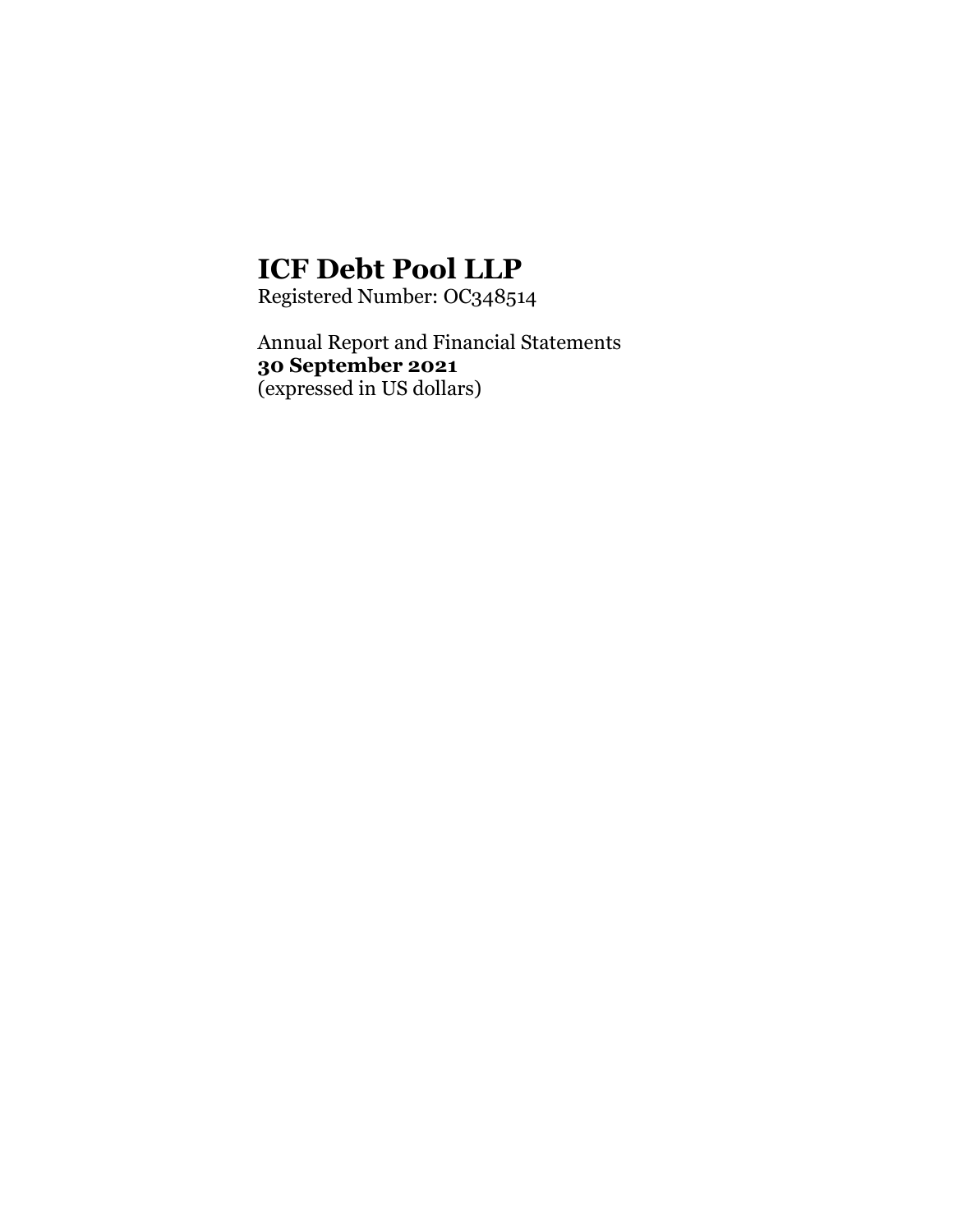Registered Number: OC348514

## **Contents**

| <b>Pages</b> |
|--------------|
|              |
|              |
| $3 - 6$      |
|              |
| $7 - 9$      |
| 10           |
| 11           |
| 12           |
| 13           |
| $14 - 35$    |
|              |

#### **Members**

The members of ICF Debt Pool LLP (the "Partnership") from incorporation on 10 September 2009 and up to the date of this report, acting as trustees of the PIDG Trust, are:

Minimax Ltd.

KfW and 9215-6975 Quebec Inc. became members on 8 December 2009.

Multiconsult Trustees Ltd, was a member from the incorporation date, resigned as member on 30 November 2021 and IQ EQ Trustees (Mauritius) Limited (acting as trustee of the PIDG Trust) became a member on 30 November 2021.

SG Hambros Trust Company Ltd, was a member from the incorporation date, resigned as member on 31 January 2019 and SG Kleinwort Hambros Trust Company (UK) Ltd (acting as trustee of the PIDG Trust) became a member on 31 January 2019 ─ designated member.

These members were in office during the year and up to the date of signing of the financial statements.

#### **Board of directors**

The responsibility for overall direction, supervision and management of the Partnership is delegated by the Members to the Board.

During the year, Oliver van Bergeijk resigned as a director effective 6 July 2021, Lars Oermann was director effective 6 July 2021, and Andrew Bainbridge was reappointed as a director. Lars Oermann and Andrew Bainbridge remained as directors up to the date of signing of the financial statements.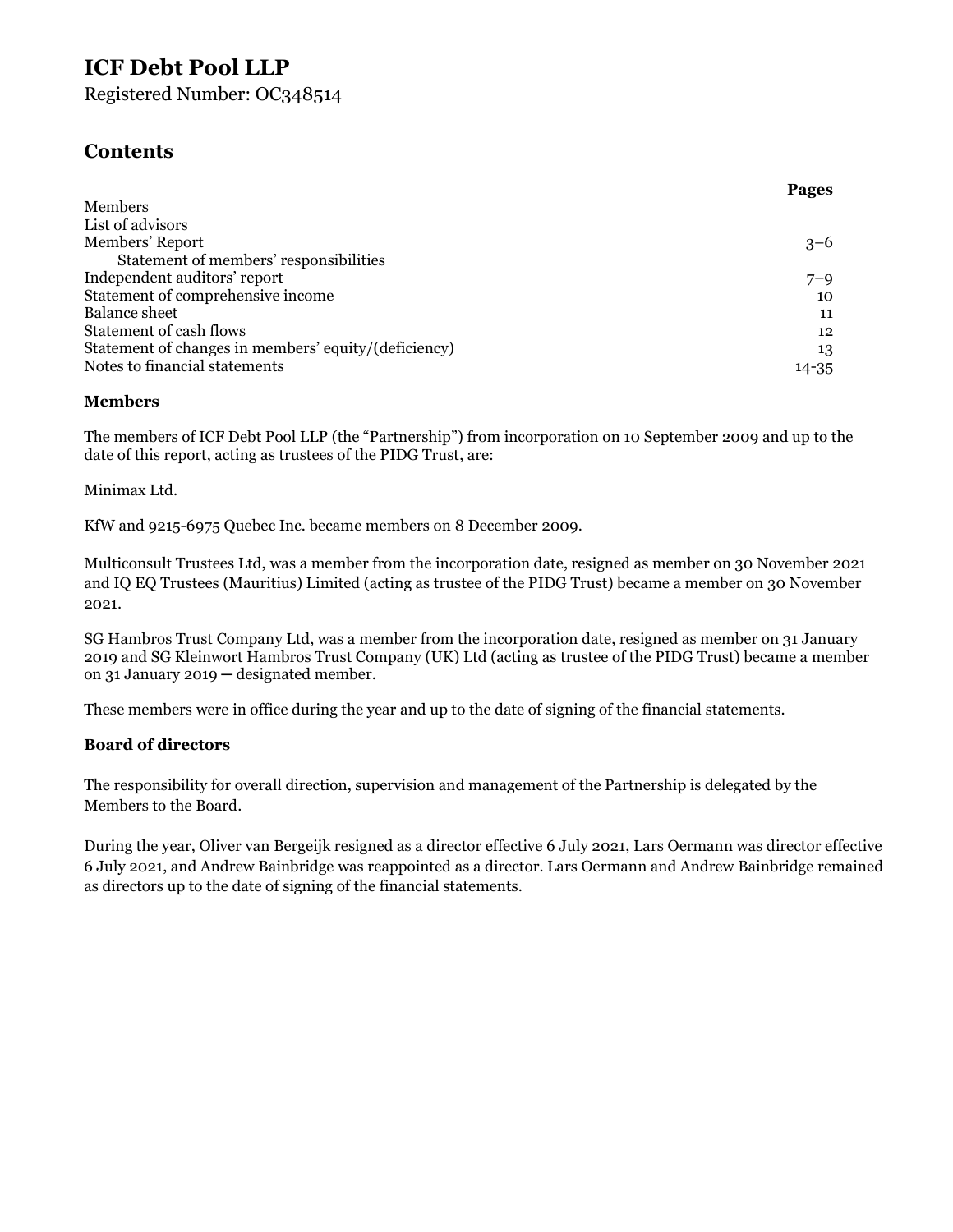Registered Number: OC348514

## **List of advisors**

| <b>Independent Auditors</b> | PricewaterhouseCoopers LLP<br>7 More London Riverside<br>London SE1 2RT<br>United Kingdom              |
|-----------------------------|--------------------------------------------------------------------------------------------------------|
| <b>Banker</b>               | Toronto-Dominion Bank<br>100 Wellington Street West<br>6th Floor<br>Toronto, Ontario<br>Canada M5K 1A2 |
| Registered Office           | 10th Floor<br>6 Bevis Marks<br>London EC3A 7BA<br>United Kingdom                                       |
| Manager and Administrator   | Cordiant Capital Inc.<br>1002 Sherbrooke Street West<br>Suite 2800<br>Montréal, Quebec H3A 3L6         |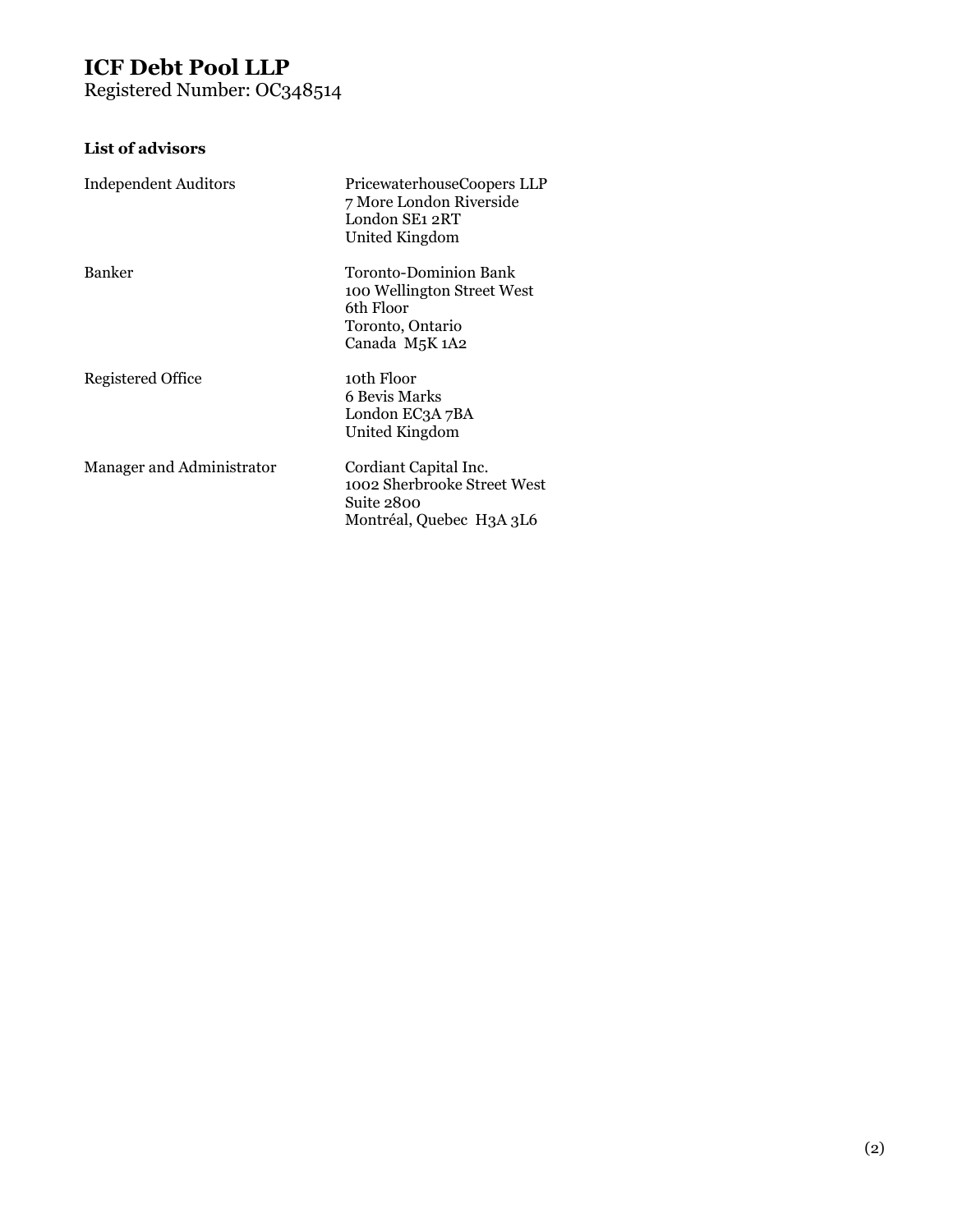Registered Number: OC348514

#### **Members' Report**

#### **The members present their report and the financial statements for the year ended 30 September 2021.**

#### **Incorporation and commencement**

ICF Debt Pool LLP was incorporated on 10 September 2009 and is expected to be dissolved on 31 December 2028.

#### **Principal activities, business review and results**

The Partnership is a facility established by the Private Infrastructure Development Group (PIDG), a coalition of public donors mobilising private sector investment to assist developing countries to provide infrastructure vital to boost their economic development and combat poverty.

At inception, the Partnership had a 500,000,000 euro commitment from the German institution KfW, acting on behalf of the Government of the Federal Republic of Germany, and US\$10,000,000 funding from PIDG Trust using funds provided by KfW.

The investment activities of the Partnership consist primarily of parallel financing of projects presented by originating International Financial Institutions. The Partnership may also undertake other business with the unanimous consent of members. The Partnership is managed and administered by Cordiant Capital Inc.

The financial statements of the Partnership include only the assets, liabilities, revenues and expenses of the Partnership, and do not include the other assets, liabilities, revenues and expenses of the members. No provision for income taxes has been made in these financial statements, since income is taxable only in the hands of the members.

The key performance indicators considered by the members for an understanding of the development and performance of the business are the operating results, the loan commitments and the allowance for credit losses.

The Partnership is in a net current liability position as of 30 September 2021, and the members believe the use of the going concern basis of accounting in the preparation of the financial statements is appropriate given future cash flows from contractual obligations. In addition, the members have begun discussions with lenders to improve the financial position of the Partnership.

Management performs portfolio reviews on a quarterly basis to ensure loan performance and activities are closely monitored. Due to the novel coronavirus, "COVID-19," Management assessed each loan to determine what the impact would be. Loans in countries where COVID-19 had an impact on operations were observed carefully to ensure accurate reflection of the calculation of the loan balance. Overall, Management determined that the total loan portfolio was minimally impacted by COVID-19 and will continue monitoring the impact of COVID-19 on a future basis and make adjustments to expected credit loss (ECL) and fair value (FV) as necessary.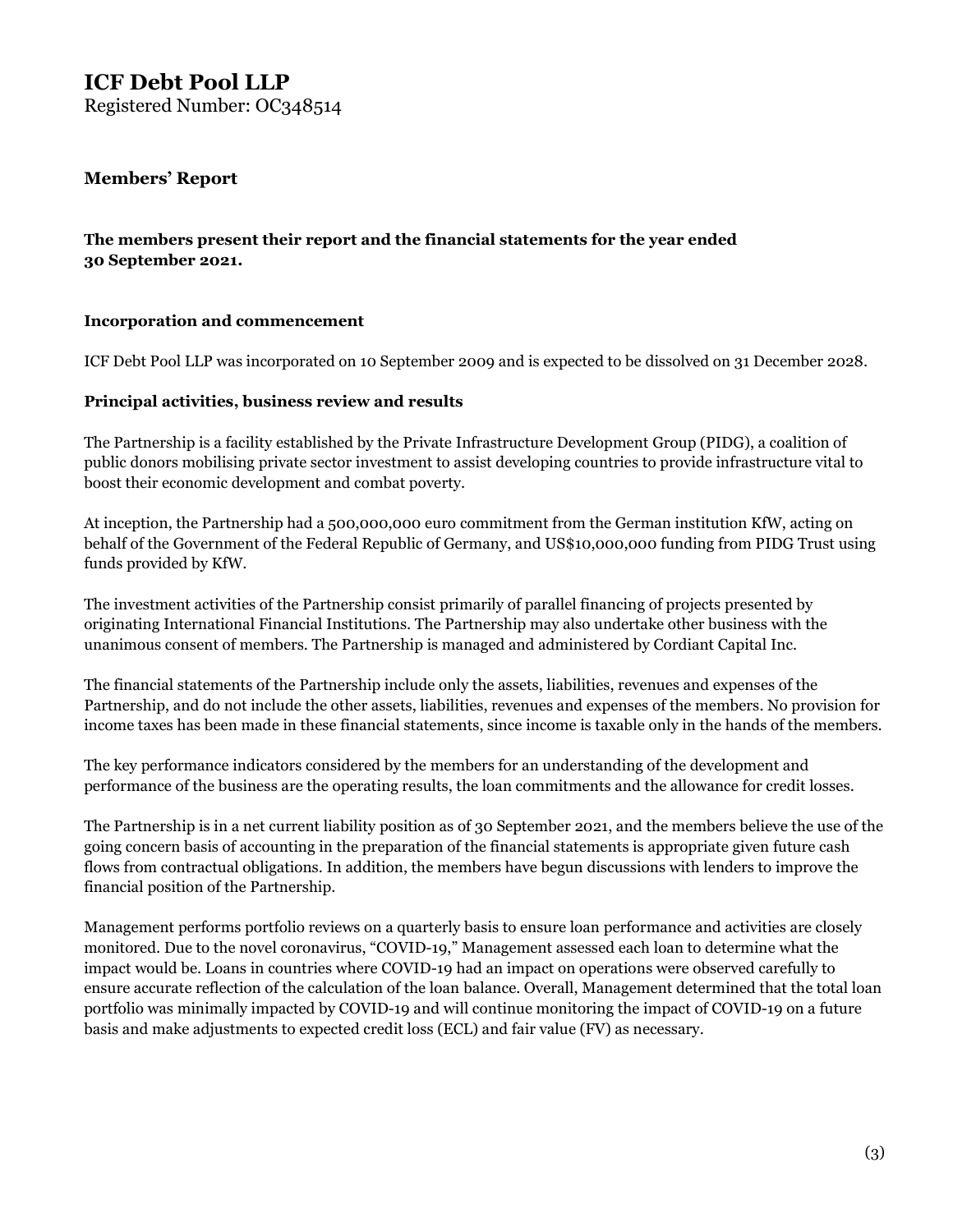Registered Number: OC348514

#### **Members' Report** (continued)

The Partnership had an operating profit for the year of US\$5,949,733 (2020 – an operating loss of US\$8,725,700). The current year financial performance was affected by an allowance for credit losses of US\$1,740,339 (2020 – US\$14,055,106). The Partnership's Board, based on new information about the credit risk of the loan investments from Cordiant Capital Inc., has identified these impairments in the loans and has taken action. As at 30 September 2021, disbursed loans amounted to US\$145,454,806 (2020 – US\$202,103,471), and commitments represented nil (2020 – nil). The future development, performance and position of the Partnership are affected by the ongoing performance of the underlying infrastructure projects for which loan investments have been made to date. The members expect the Partnership to continue to assist developing countries to provide infrastructure vital to boost their economic development and combat poverty.

#### **Results and allocation to members**

The results for the year are shown in the statement of comprehensive income. Profits, if any, are shared among the members as governed by the amended and restated Limited Liability Partnership deed dated 8 December 2009.

#### **Principal risks and uncertainties**

The risks and uncertainties faced by the Partnership are those inherent within the financial services industry, and primarily include:

- Credit risk exposed to counterparties not fulfilling their obligations;
- Market risk subject to market fluctuations and general economic conditions, specifically interest rate risk;
- Liquidity risk failing to meet cash requirements necessary to fund obligations;
- Operational risk incurring losses resulting from inadequate or failed internal and external processes, systems and human error or from external events; and
- Regulatory risk subject to the effects of changes in the laws, regulations, policies and interpretations and any accounting standards in the markets in which it operates.

#### **Policy for members' drawings, subscriptions and repayments of members' capital**

Policies for members' drawings, subscriptions and repayments of members' capital are governed by the Limited Liability Partnership deed.

Additional contributions in equity by members to the Partnership were permitted until 8 December 2012. No member is entitled to be paid interest in respect of its contributions in equity. A member is not entitled to the return of any part of its contribution in equity. Each member shall be entitled to withdraw its share in the net profit of the Partnership at the close of each financial year-end. No new members may be admitted to the Partnership after 8 December 2012.

In summary, all net operating profits or losses are allocated among the members in proportion to their respective cash contributions in equity.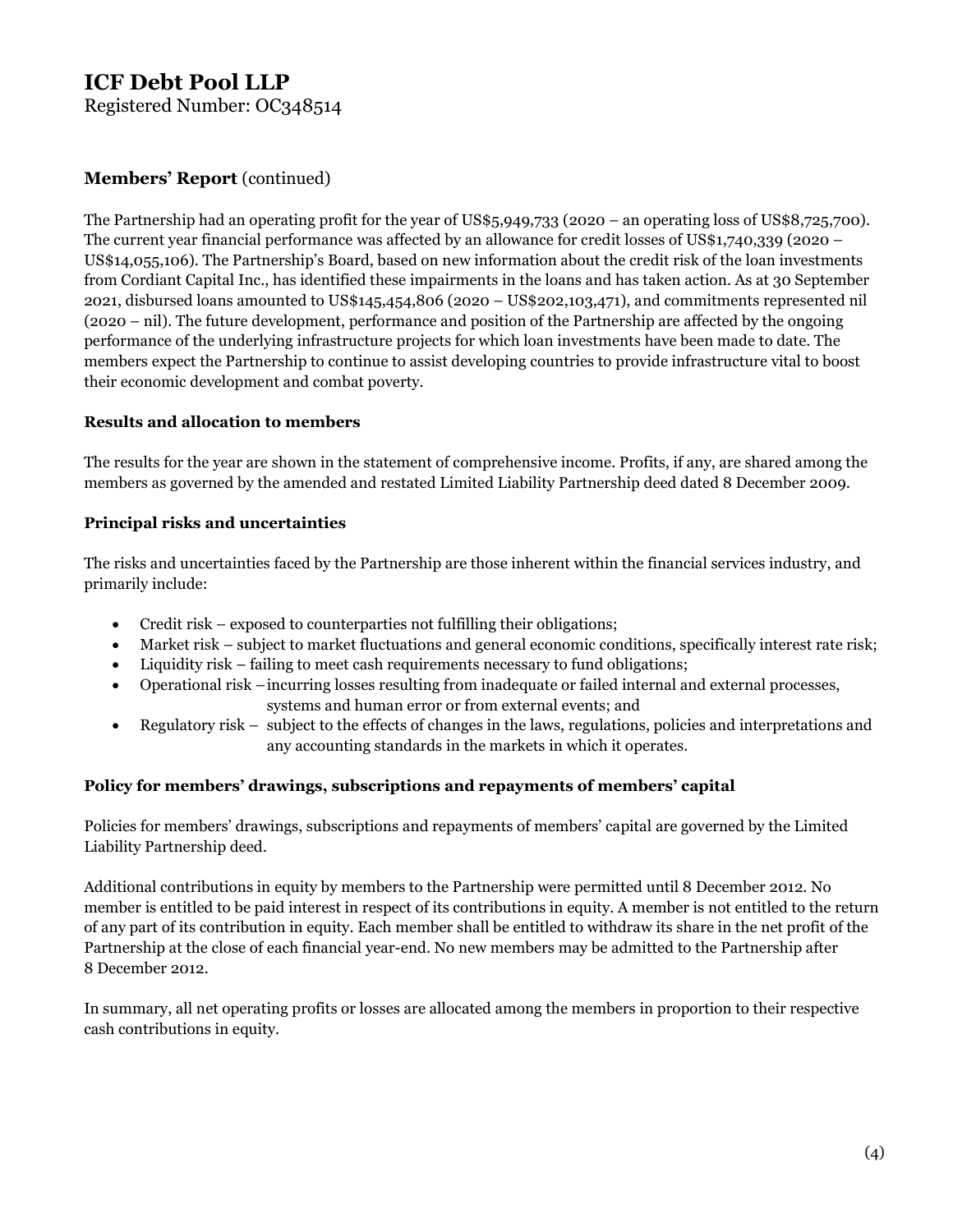Registered Number: OC348514

#### **Members' Report** (continued)

#### **Statement of members' responsibilities in respect of the financial statements**

The members are responsible for preparing the Annual Report and the financial statements in accordance with applicable law and regulation.

Company law, as applied to limited liability partnerships by the Limited Liability Partnerships (Accounts and Audit) (Application of Companies Act 2006) Regulations 2008 (the "Regulations"), requires the members to prepare financial statements for each financial year. Under that law, the members have prepared the financial statements in accordance with international accounting standards in conformity with the requirements of the Companies Act 2006.

Under company law, as applied to limited liability partnerships, ("LLPs"), members must not approve the financial statements unless they are satisfied that they give a true and fair view of the state of affairs of the LLP and of the profit or loss of the LLP for that period.

In preparing the financial statements, the members are required to:

- select suitable accounting policies and then apply them consistently;
- state whether applicable International Accounting Standards ("IAS") in conformity with the requirements of the Companies Act 2006 have been followed, subject to any material departures disclosed and explained in the financial statements;
- make judgements and accounting estimates that are reasonable and prudent; and
- prepare the financial statements on the going concern basis unless it is inappropriate to presume that the LLP will continue in business.

The members are also responsible for safeguarding the assets of the LLP and hence for taking reasonable steps for the prevention and detection of fraud and other irregularities.

The members are responsible for keeping adequate accounting records that are sufficient to show and explain the LLP's transactions and disclose with reasonable accuracy at any time the financial position of the LLP and enable them to ensure that the financial statements comply with the Companies Act 2006.

#### **Independent auditors and disclosure of information to auditors**

So far as the members are aware, there is no relevant audit information (as defined by Section 418 of the Companies Act 2006) of which the Partnership's auditors are unaware, and each member has taken all the steps that it ought to have taken as a member in order to make itself aware of any relevant audit information and to establish that the Partnership's auditors are aware of that information.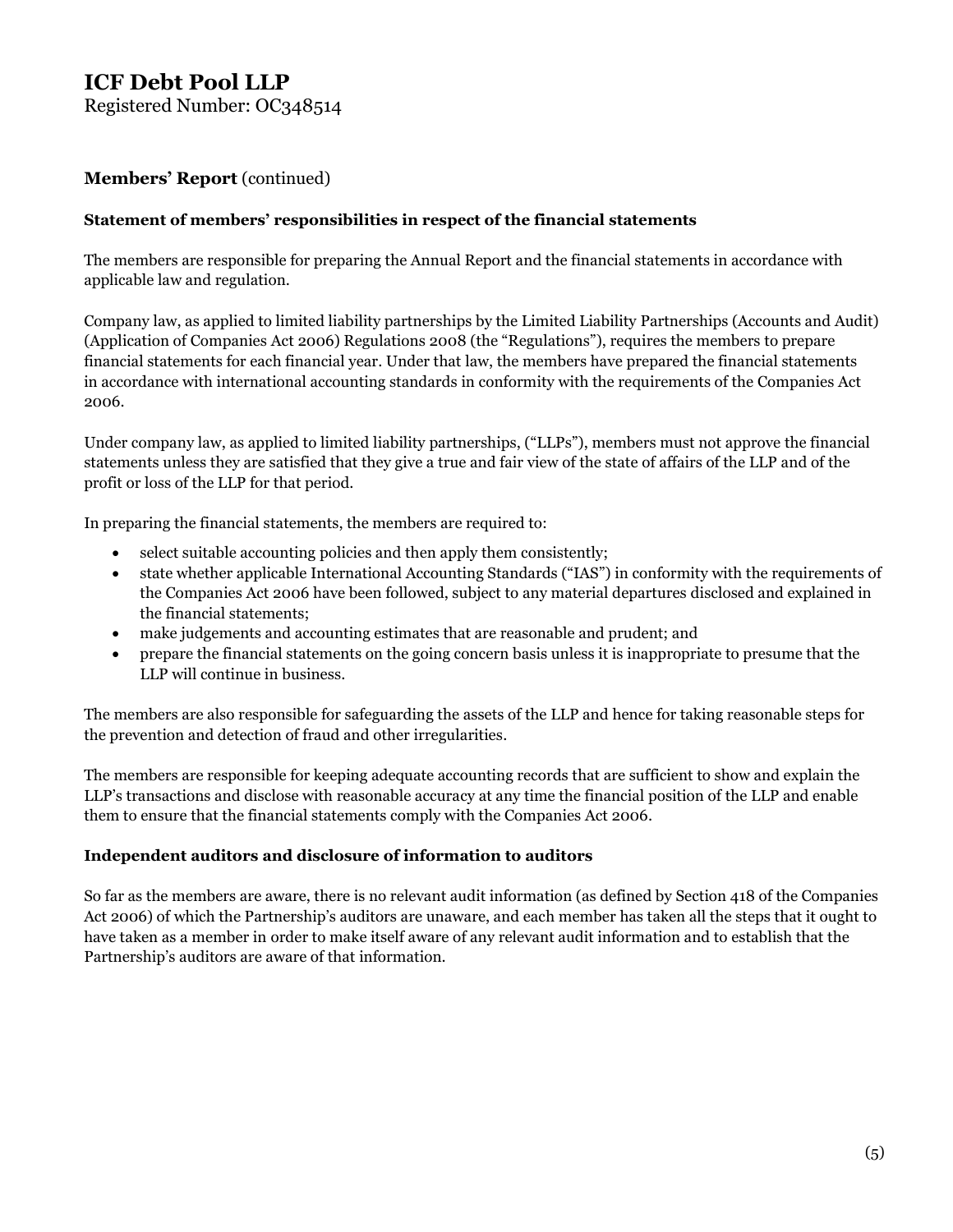Registered Number: OC348514

#### Members' Report (continued)

\_\_\_\_\_\_\_\_\_\_\_\_\_\_\_\_\_\_\_\_\_\_\_\_

PricewaterhouseCoopers LLP have indicated their willingness to continue in office and a resolution concerning their re-appointment will be passed by the designated members.

On behalf of the members,



Date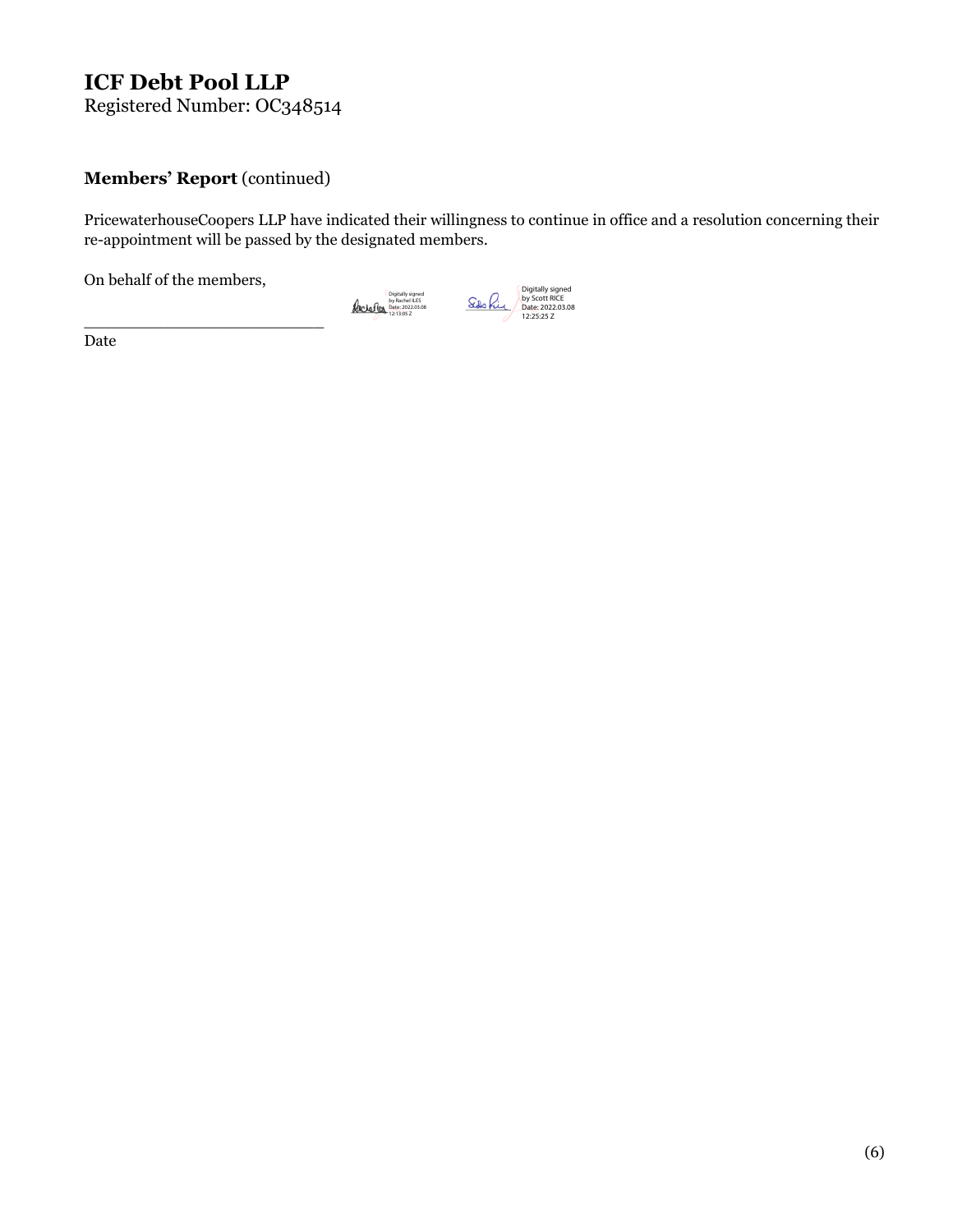# Independent auditors' report to the members of ICF Debt Pool LLP

## Report on the audit of the financial statements

#### **Opinion**

In our opinion, ICF Debt Pool LLP's financial statements:

- give a true and fair view of the state of the LLP's affairs as at 30 September 2021 and of its profit and cash flows for the year then ended;
- have been properly prepared in accordance with international accounting standards in conformity with the requirements of the Companies Act 2006 as applied to limited liability partnerships; and
- have been prepared in accordance with the requirements of the Companies Act 2006 as applied to limited liability partnerships by the Limited Liability Partnerships (Accounts and Audit) (Application of Companies Act 2006) Regulations 2008.

We have audited the financial statements, included within the Annual Report and Financial Statements (the "Annual Report"), which comprise: the Balance Sheet as at 30 September 2021; the Statement of Comprehensive Income, the Statement of Cash Flows and the Statement of Changes in Members' Equity/(Deficiency) for the year then ended; and the notes to the financial statements, which include a description of the significant accounting policies.

#### **Basis for opinion**

We conducted our audit in accordance with International Standards on Auditing (UK) ("ISAs (UK)") and applicable law. Our responsibilities under ISAs (UK) are further described in the Auditors' responsibilities for the audit of the financial statements section of our report. We believe that the audit evidence we have obtained is sufficient and appropriate to provide a basis for our opinion.

#### **Independence**

We remained independent of the LLP in accordance with the ethical requirements that are relevant to our audit of the financial statements in the UK, which includes the FRC's Ethical Standard, and we have fulfilled our other ethical responsibilities in accordance with these requirements.

#### **Conclusions relating to going concern**

Based on the work we have performed, we have not identified any material uncertainties relating to events or conditions that, individually or collectively, may cast significant doubt on the LLP's ability to continue as a going concern for a period of at least twelve months from when the financial statements are authorised for issue.

In auditing the financial statements, we have concluded that the members' use of the going concern basis of accounting in the preparation of the financial statements is appropriate.

However, because not all future events or conditions can be predicted, this conclusion is not a guarantee as to the LLP's ability to continue as a going concern.

Our responsibilities and the responsibilities of the members with respect to going concern are described in the relevant sections of this report.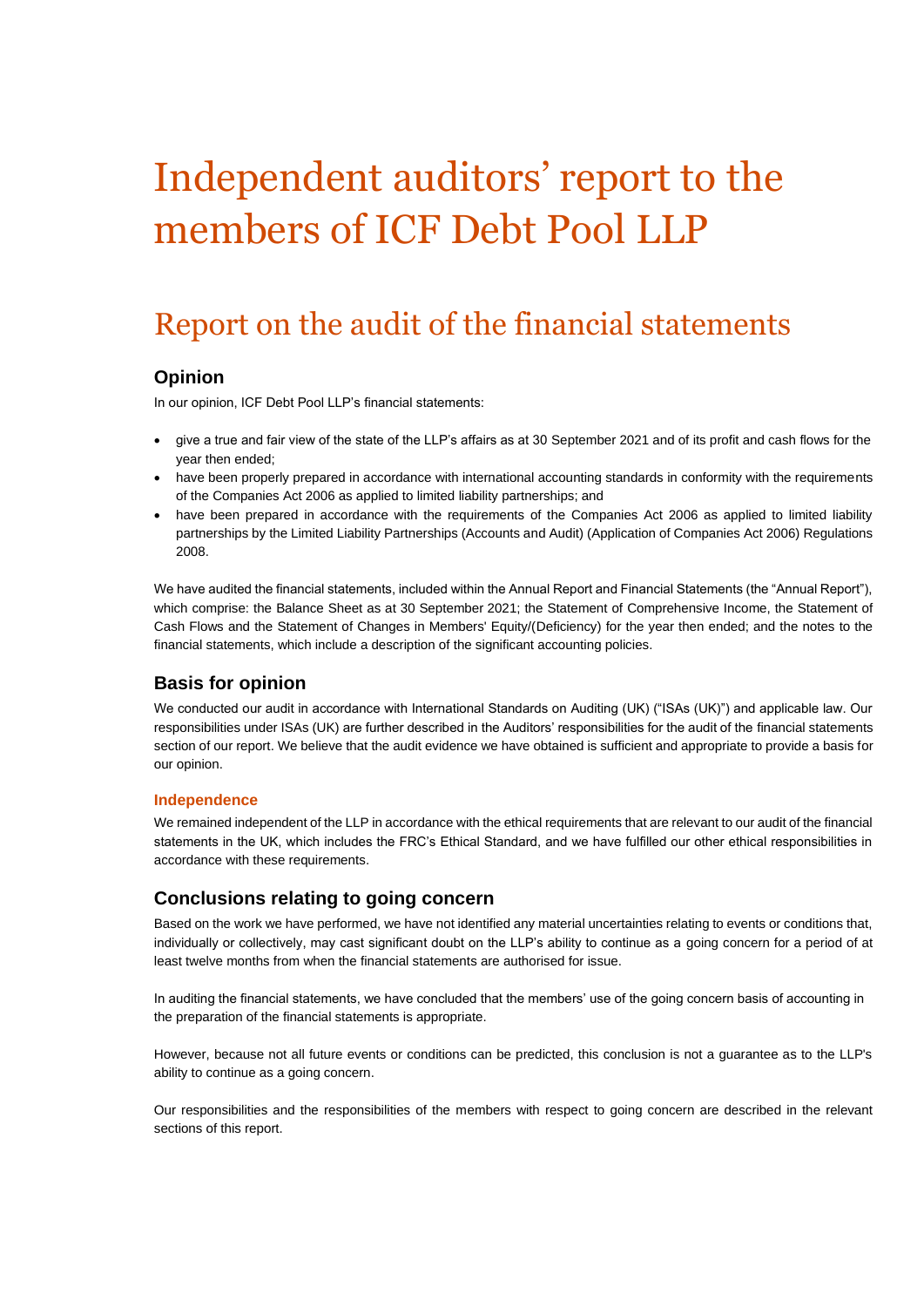#### **Reporting on other information**

The other information comprises all of the information in the Annual Report other than the financial statements and our auditors' report thereon. The members are responsible for the other information. Our opinion on the financial statements does not cover the other information and, accordingly, we do not express an audit opinion or any form of assurance thereon.

In connection with our audit of the financial statements, our responsibility is to read the other information and, in doing so, consider whether the other information is materially inconsistent with the financial statements or our knowledge obtained in the audit, or otherwise appears to be materially misstated. If we identify an apparent material inconsistency or material misstatement, we are required to perform procedures to conclude whether there is a material misstatement of the financial statements or a material misstatement of the other information. If, based on the work we have performed, we conclude that there is a material misstatement of this other information, we are required to report that fact. We have nothing to report based on these responsibilities.

#### **Responsibilities for the financial statements and the audit**

#### **Responsibilities of the members for the financial statements**

As explained more fully in the Statement of members' responsibilities in respect of the financial statements, the members are responsible for the preparation of the financial statements in accordance with the applicable framework and for being satisfied that they give a true and fair view. The members are also responsible for such internal control as they determine is necessary to enable the preparation of financial statements that are free from material misstatement, whether due to fraud or error.

In preparing the financial statements, the members are responsible for assessing the LLP's ability to continue as a going concern, disclosing, as applicable, matters related to going concern and using the going concern basis of accounting unless the members either intend to liquidate the LLP or to cease operations, or have no realistic alternative but to do so.

#### **Auditors' responsibilities for the audit of the financial statements**

Our objectives are to obtain reasonable assurance about whether the financial statements as a whole are free from material misstatement, whether due to fraud or error, and to issue an auditors' report that includes our opinion. Reasonable assurance is a high level of assurance, but is not a guarantee that an audit conducted in accordance with ISAs (UK) will always detect a material misstatement when it exists. Misstatements can arise from fraud or error and are considered material if, individually or in the aggregate, they could reasonably be expected to influence the economic decisions of users taken on the basis of these financial statements.

Irregularities, including fraud, are instances of non-compliance with laws and regulations. We design procedures in line with our responsibilities, outlined above, to detect material misstatements in respect of irregularities, including fraud. The extent to which our procedures are capable of detecting irregularities, including fraud, is detailed below.

Based on our understanding of the LLP and industry, we identified that the principal risks of non-compliance with laws and regulations related to the Companies Act 2006 as applied to limited liability partnerships by the Limited Liability Partnerships (Accounts and Audit) (Application of Companies Act 2006) Regulations 2008, and we considered the extent to which noncompliance might have a material effect on the financial statements. We evaluated management's incentives and opportunities for fraudulent manipulation of the financial statements (including the risk of override of controls), and determined that the principal risks were related to manipulation of financial data or intentional bias in estimation with respect to the impairment of loan investments. Audit procedures performed by the engagement team included:

- Discussions with management, including consideration of known or suspected instances of non-compliance with laws and regulations and fraud;
- Understanding of management's internal controls designed to prevent and detect irregularities;
- Reviewing relevant meeting minutes;
- Designing audit procedures to incorporate unpredictability around the nature, timing or extent of our testing;
- Challenging assumptions and judgements made by management in their significant areas of estimation; and
- Identifying and testing journal entries, in particular any journal entries posted with unusual account combinations and reversals.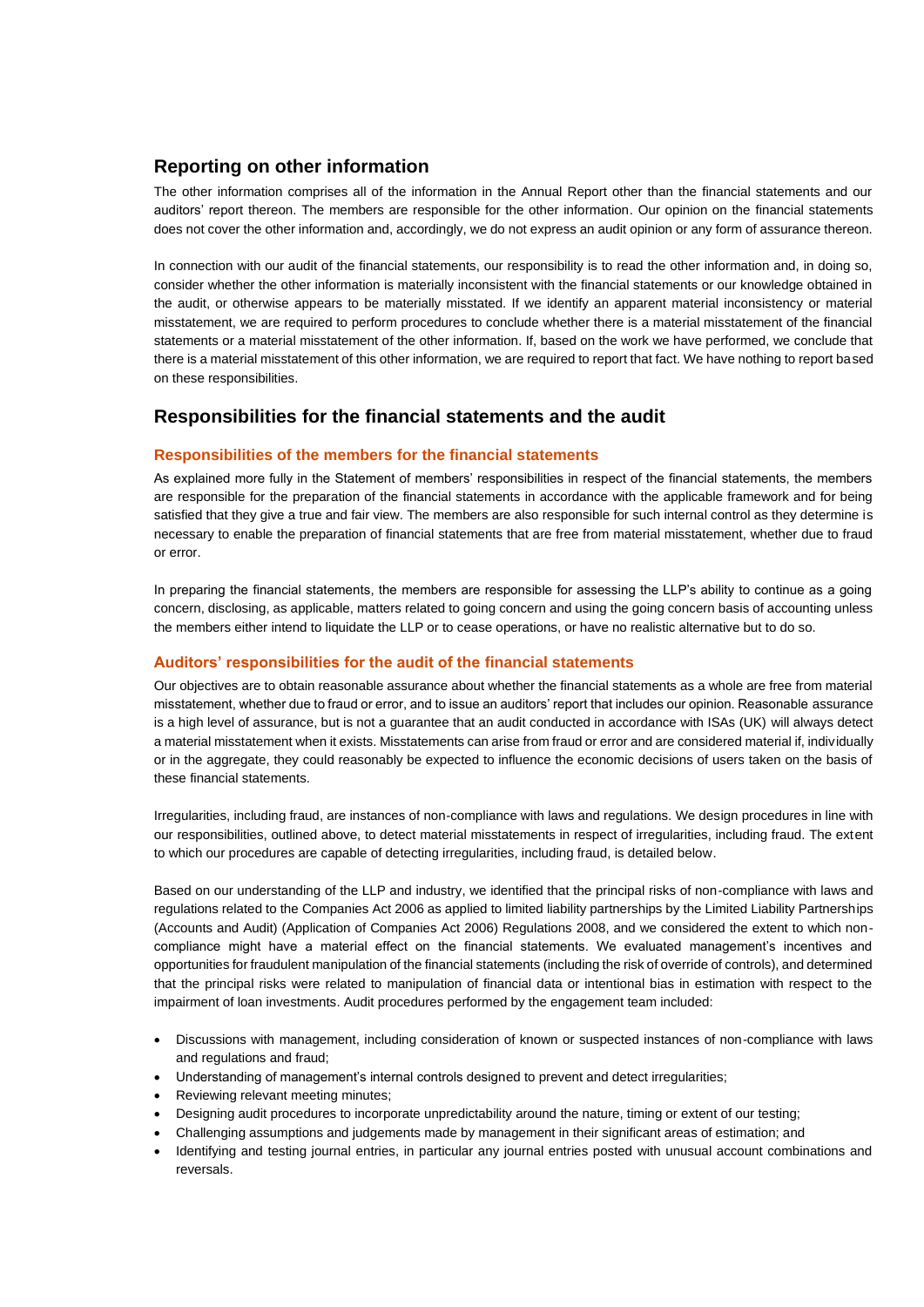There are inherent limitations in the audit procedures described above. We are less likely to become aware of instances of non-compliance with laws and regulations that are not closely related to events and transactions reflected in the financial statements. Also, the risk of not detecting a material misstatement due to fraud is higher than the risk of not detecting one resulting from error, as fraud may involve deliberate concealment by, for example, forgery or intentional misrepresentations, or through collusion.

A further description of our responsibilities for the audit of the financial statements is located on the FRC's website at: www.frc.org.uk/auditorsresponsibilities. This description forms part of our auditors' report.

#### **Use of this report**

This report, including the opinions, has been prepared for and only for the members of the partnership as a body in accordance with the Companies Act 2006 as applied to limited liability partnerships by the Limited Liability Partnerships (Accounts and Audit) (Application of Companies Act 2006) Regulations 2008 and for no other purpose. We do not, in giving these opinions, accept or assume responsibility for any other purpose or to any other person to whom this report is shown or into whose hands it may come save where expressly agreed by our prior consent in writing.

## Other required reporting

#### **Companies Act 2006 exception reporting**

Under the Companies Act 2006 as applicable to limited liability partnerships we are required to report to you if, in our opinion:

- we have not obtained all the information and explanations we require for our audit; or
- adequate accounting records have not been kept by the LLP, or returns adequate for our audit have not been received from branches not visited by us; or
- the financial statements are not in agreement with the accounting records and returns.

We have no exceptions to report arising from this responsibility.

James Read (Senior Statutory Auditor) for and on behalf of PricewaterhouseCoopers LLP Chartered Accountants and Statutory Auditors London 8 March 2022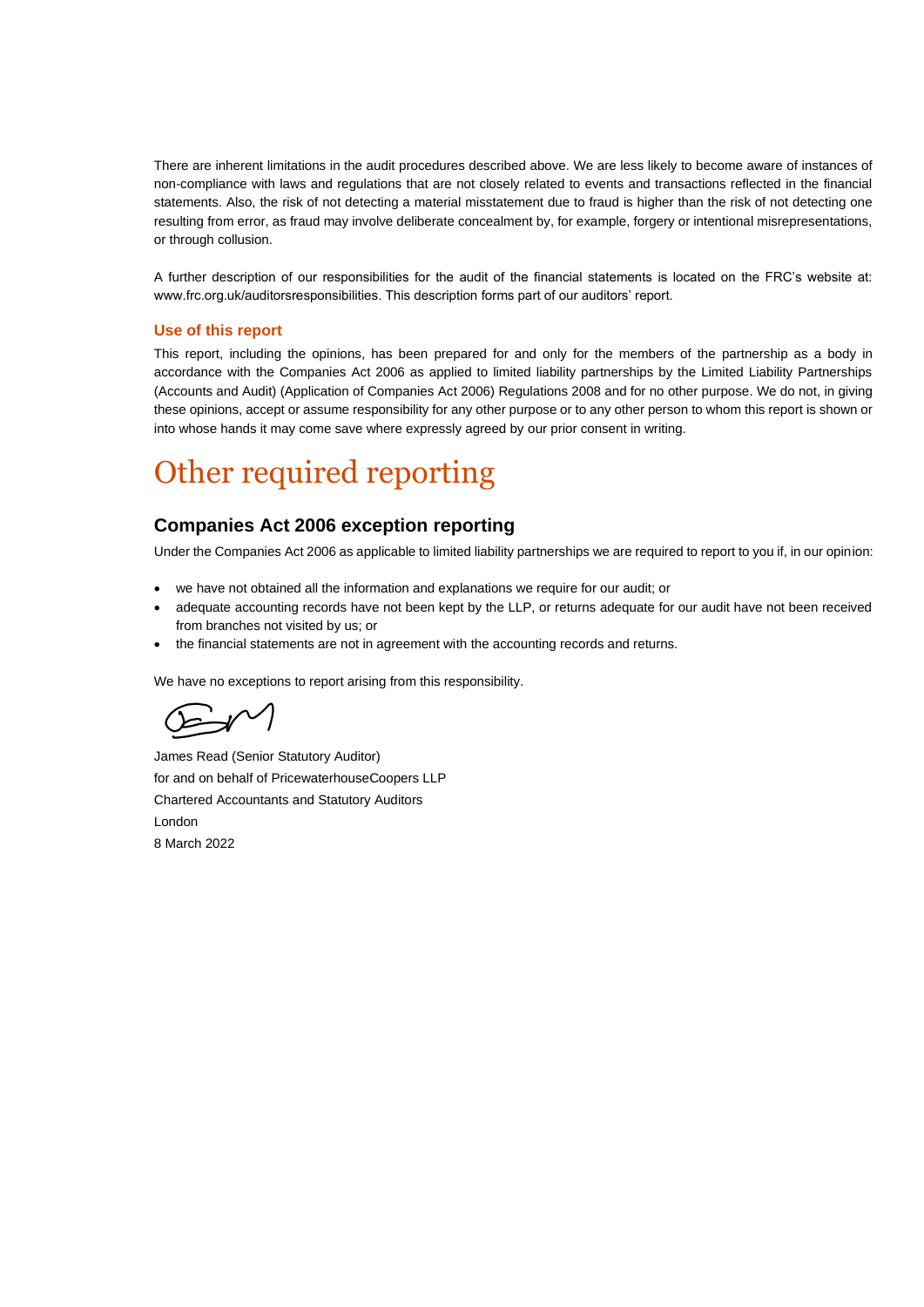#### Statement of Comprehensive Income **For the year ended 30 September 2021**

## Registered Number: OC348514

(expressed in US dollars)

|                                                                                                           | <b>Note</b> | 2021<br>US\$                                         | 2020<br>US\$                                               |
|-----------------------------------------------------------------------------------------------------------|-------------|------------------------------------------------------|------------------------------------------------------------|
| Revenue                                                                                                   | 4           | 8.094.372                                            | 10,169,654                                                 |
| Administrative expenses<br>Management fees<br>Allowance for credit losses<br>Foreign exchange gain/(loss) | 3           | (906,290)<br>(1,022,722)<br>(1,740,339)<br>1,524,712 | (1,064,214)<br>(984, 382)<br>(14, 055, 106)<br>(2,791,652) |
| <b>Operating profit/(loss)</b>                                                                            |             | 5,949,733                                            | (8,725,700)                                                |
| Finance costs                                                                                             |             | (3,961,185)                                          | (5,045,208)                                                |
| Profit/(loss) for the financial year available for<br>division among members                              | 10          | 1.988.548                                            | (13,770,908)                                               |
| Total comprehensive profit/(loss) for the year available<br>for division among members                    | 6           | 1,988,548                                            | (13,770,908)                                               |

All activities derive from continuing operations.

There was no other comprehensive income/(loss) for 2021 (2020 – none).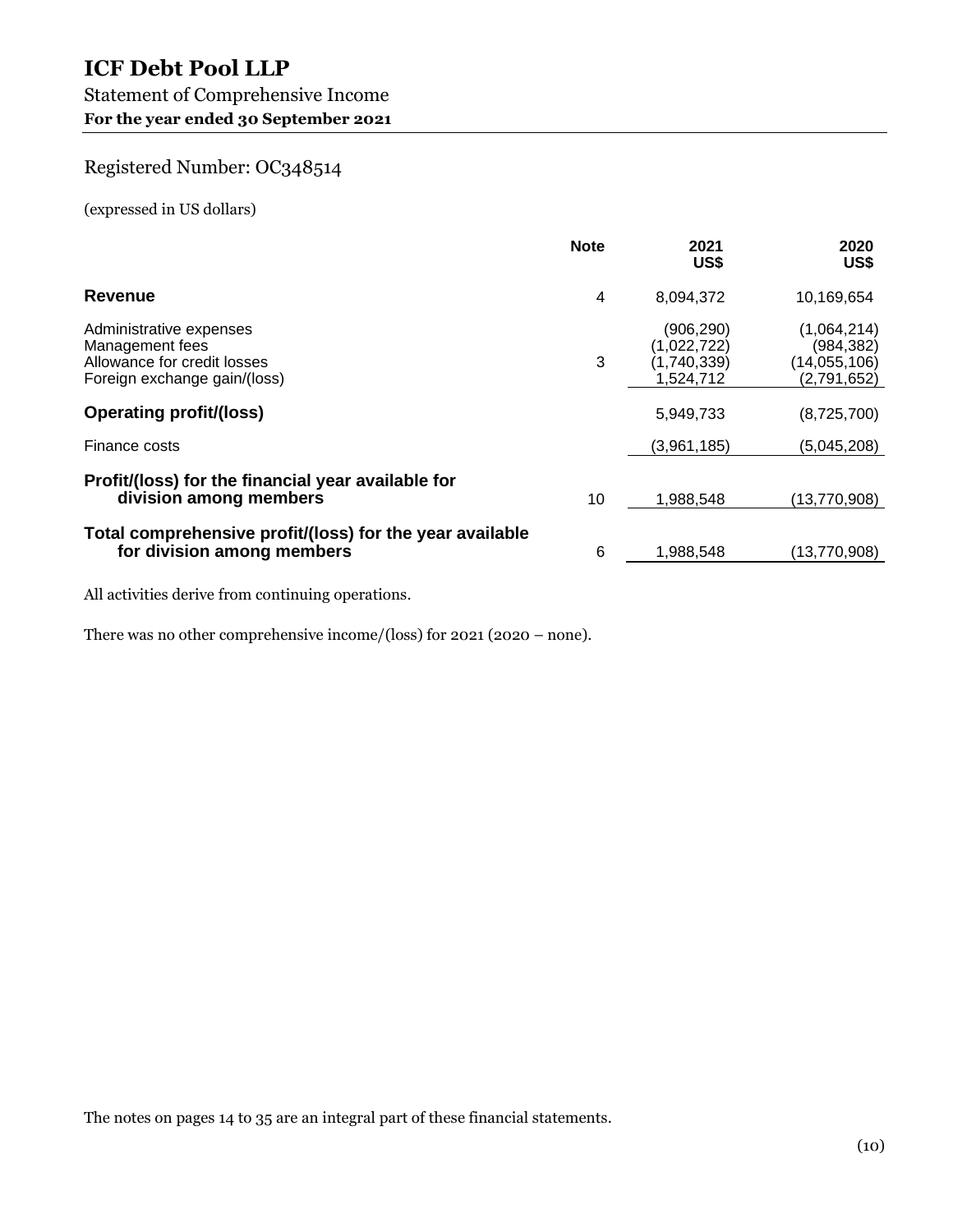### Balance Sheet As at 30 September 2021

## Registered Number: OC348514

(expressed in US dollars)

|                                                                                                                                                             | <b>Note</b>    | 2021<br>US\$                                  | 2020<br>US\$                                  |
|-------------------------------------------------------------------------------------------------------------------------------------------------------------|----------------|-----------------------------------------------|-----------------------------------------------|
| <b>Non-current assets</b><br>Loan investments                                                                                                               | 5              | 117,790,116                                   | 152,815,613                                   |
| <b>Current assets</b><br>Accrued interest income and other receivables<br>Short-term investments<br>Cash and cash equivalents                               | $\overline{7}$ | 3,326,535<br>25,709,649<br>19,565,060         | 2,769,489<br>50,675,629<br>21,163,679         |
|                                                                                                                                                             |                | 48,601,244                                    | 74,608,797                                    |
| <b>Total assets</b>                                                                                                                                         |                | 166,391,360                                   | 227,424,410                                   |
| <b>Current liabilities</b><br>Trade and other payables<br>Accrued interest payable on loans and fees due to members<br>Loans due to members within one year | 8              | 94,565<br>433,679<br>49,195,068<br>49,723,312 | 74,335<br>670,649<br>54,450,928<br>55,195,912 |
| <b>Non-current liabilities</b><br>Loans due to members in more than one year                                                                                | 9              | 147,811,056                                   | 205,360,054                                   |
| <b>Total liabilities</b>                                                                                                                                    |                | 197,534,368                                   | 260,555,966                                   |
| <b>Net liabilities</b>                                                                                                                                      |                | (31, 143, 008)                                | (33, 131, 556)                                |
| <b>Deficiency</b><br>Members' capital classified as equity<br><b>Deficit</b>                                                                                | 10<br>10       | 1,000,004<br>(32, 143, 012)                   | 1,000,004<br>(34, 131, 560)                   |
| <b>Total deficiency</b>                                                                                                                                     |                | (31, 143, 008)                                | (33, 131, 556)                                |
| <b>Total members' interest</b>                                                                                                                              |                |                                               |                                               |
| Loans and other debts due to members within one year<br>Accrued interest payable on loans and fees due to members<br>Loans due to members within one year   | 8              | 433,679<br>49,195,068                         | 670,649<br>54,450,928                         |
|                                                                                                                                                             |                | 49,628,747                                    | 55, 121, 577                                  |
| Loans due to members in more than one year<br>Loans due to members in more than one year                                                                    | 9              | 147,811,056                                   | 205,360,054                                   |
| Members' other interest – deficiency<br>Members' capital classified as equity<br>Deficit                                                                    | 10<br>10       | 1,000,004<br>(32, 143, 012)                   | 1,000,004<br>(34, 131, 560)                   |
|                                                                                                                                                             |                | (31, 143, 008)                                | (33, 131, 556)                                |
| <b>Total members' interest</b>                                                                                                                              | 10             | 166,296,795                                   | 227,350,075                                   |

The financial statements were approved and authorised for issue by the members and were signed on their behalf by:

Digitally signed by Rachel ILES Date: 2022.03.08 12:14:01 Z

Digitally signed by Scott RICE Date: 2022.03.08 12:26:12 Z

Date

\_\_\_\_\_\_\_\_\_\_\_\_\_\_\_\_\_\_\_\_\_\_\_\_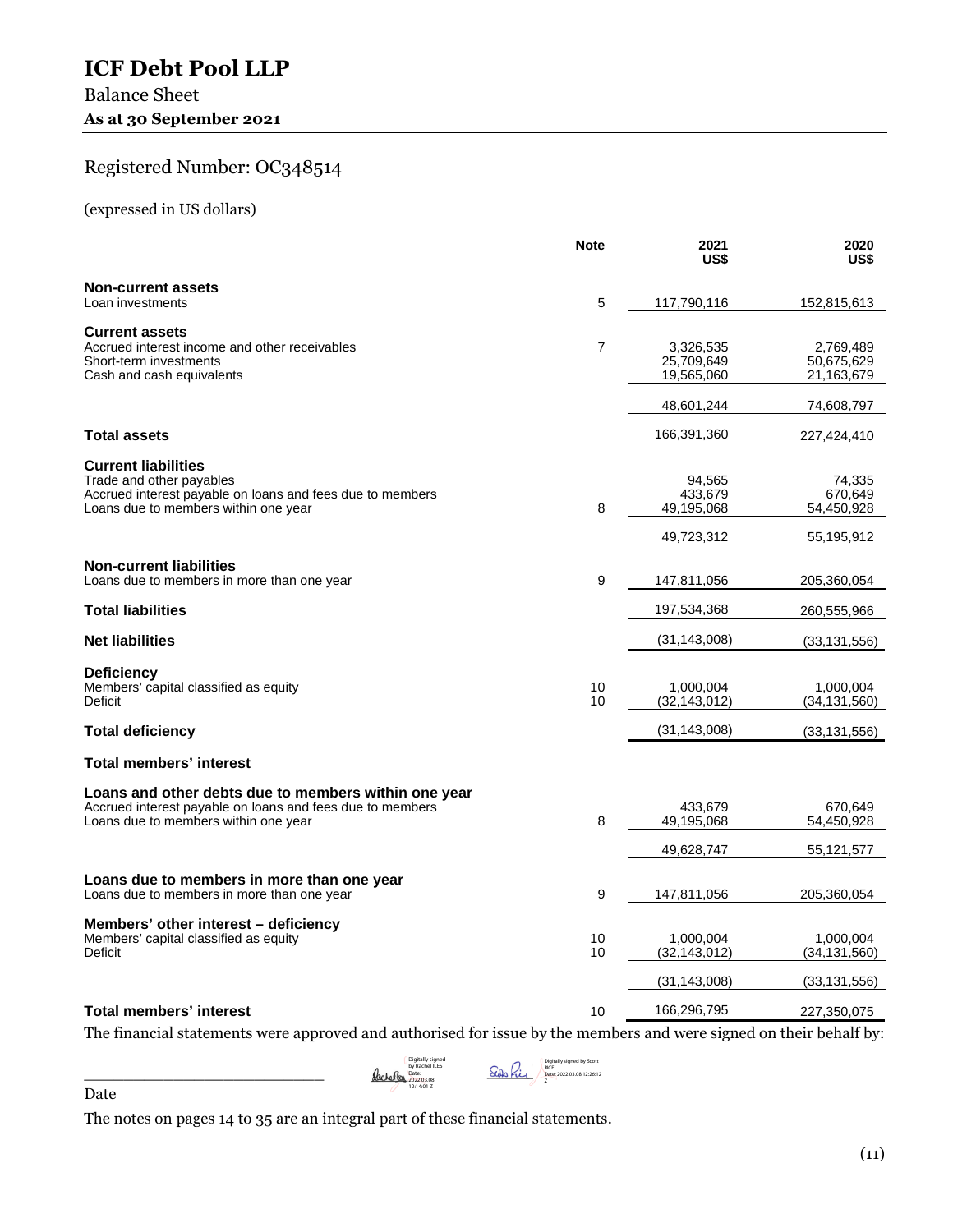### Statement of Cash Flows **For the year ended 30 September 2021**

## Registered Number: OC348514

(expressed in US dollars)

|                                                                                                     | <b>Note</b> | 2021<br>US\$                  | 2020<br>US\$                  |
|-----------------------------------------------------------------------------------------------------|-------------|-------------------------------|-------------------------------|
| Cash flows from operating activities<br>Cash generated from operations                              | 11          | 30,655,714                    | 7,957,737                     |
| Cash flows from investing activities<br>Loan repayments<br>Commitment, up-front and other fees paid |             | 34,174,017<br>(476,669)       | 21,927,768<br>(440,695)       |
|                                                                                                     |             | 33,697,348                    | 21,487,073                    |
| Cash flows from financing activities<br>Loans due to members - paid<br>Interest paid to members     |             | (61, 943, 085)<br>(4,198,155) | (43, 295, 783)<br>(5,169,285) |
|                                                                                                     |             | (66,141,240)                  | (48, 465, 068)                |
| Net decrease in cash and cash equivalents                                                           |             | (1,788,178)                   | (19,020,258)                  |
| Cash and cash equivalents – Beginning of year                                                       |             | 21,163,679                    | 38,804,185                    |
| Exchange gains on cash and cash equivalents                                                         |             | 189,559                       | 1,379,752                     |
| Cash and cash equivalents – End of year                                                             |             | 19,565,060                    | 21,163,679                    |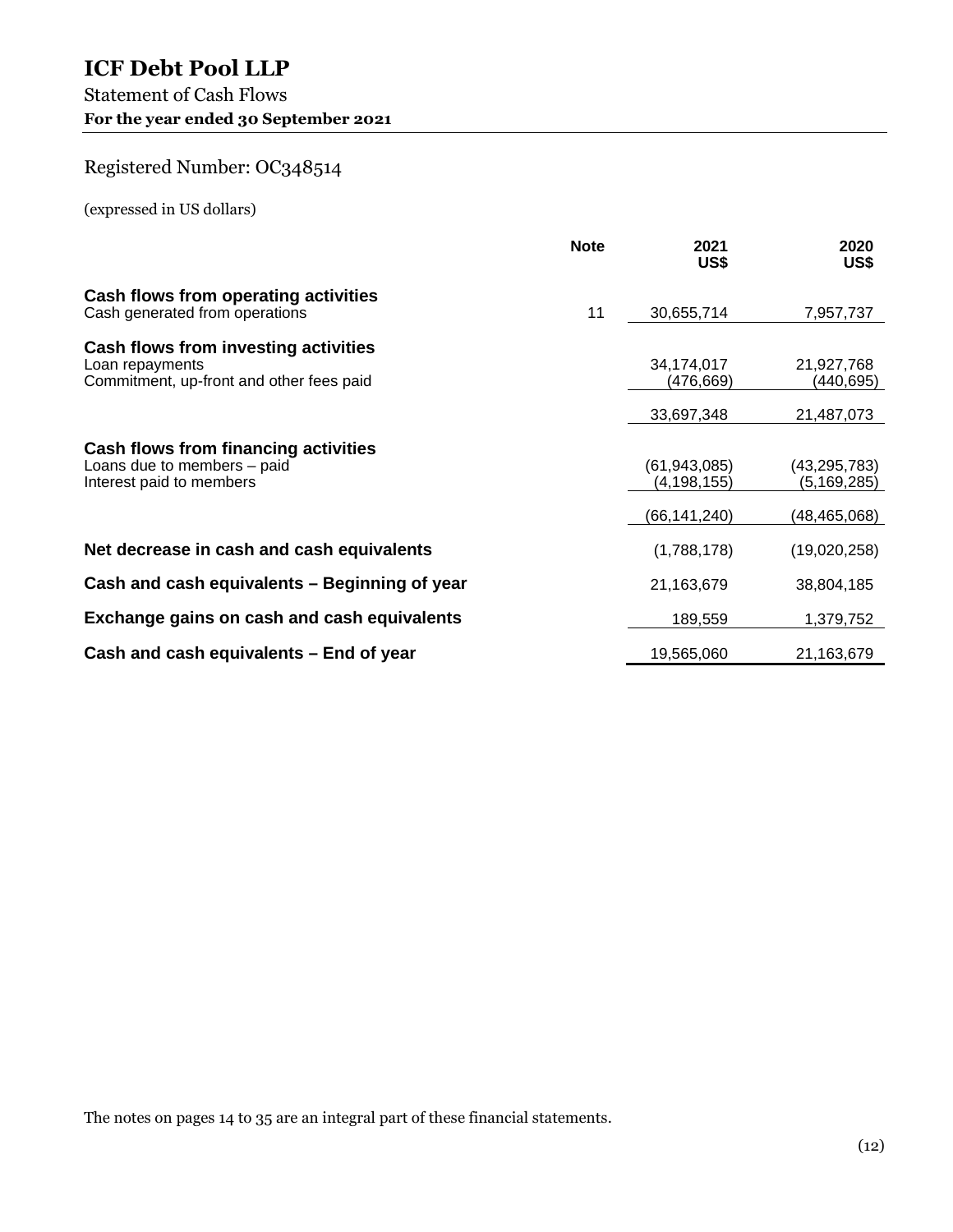### Statement of Changes in Members' Equity/(Deficiency) **For the year ended 30 September 2021**

## Registered Number: OC348514

(expressed in US dollars)

|                                                                            |             | Members'<br>capital<br>classified |                        |  |  |
|----------------------------------------------------------------------------|-------------|-----------------------------------|------------------------|--|--|
|                                                                            | <b>Note</b> | as equity<br>US\$                 | <b>Deficit</b><br>US\$ |  |  |
| Members' equity/(deficiency) – 30 September 2018                           | 10          | 1,000,004                         | (23, 202, 534)         |  |  |
| Increase in members' net equity<br>Total comprehensive income for the year |             |                                   | 2,841,882              |  |  |
| Members' equity/(deficiency) - 30 September 2019                           | 10          | 1,000,004                         | (20,360,652)           |  |  |
| Decrease in members' net equity<br>Total comprehensive income for the year |             |                                   | (13,770,908)           |  |  |
| Members' equity/(deficiency) – 30 September 2020                           | 10          | 1,000,004                         | (34,131,560)           |  |  |
| Increase in members' net equity<br>Total comprehensive income for the year |             |                                   | 1.988.548              |  |  |
| Members' equity/(deficiency) - 30 September 2021                           | 10          | 1,000,004                         | (32,143,012)           |  |  |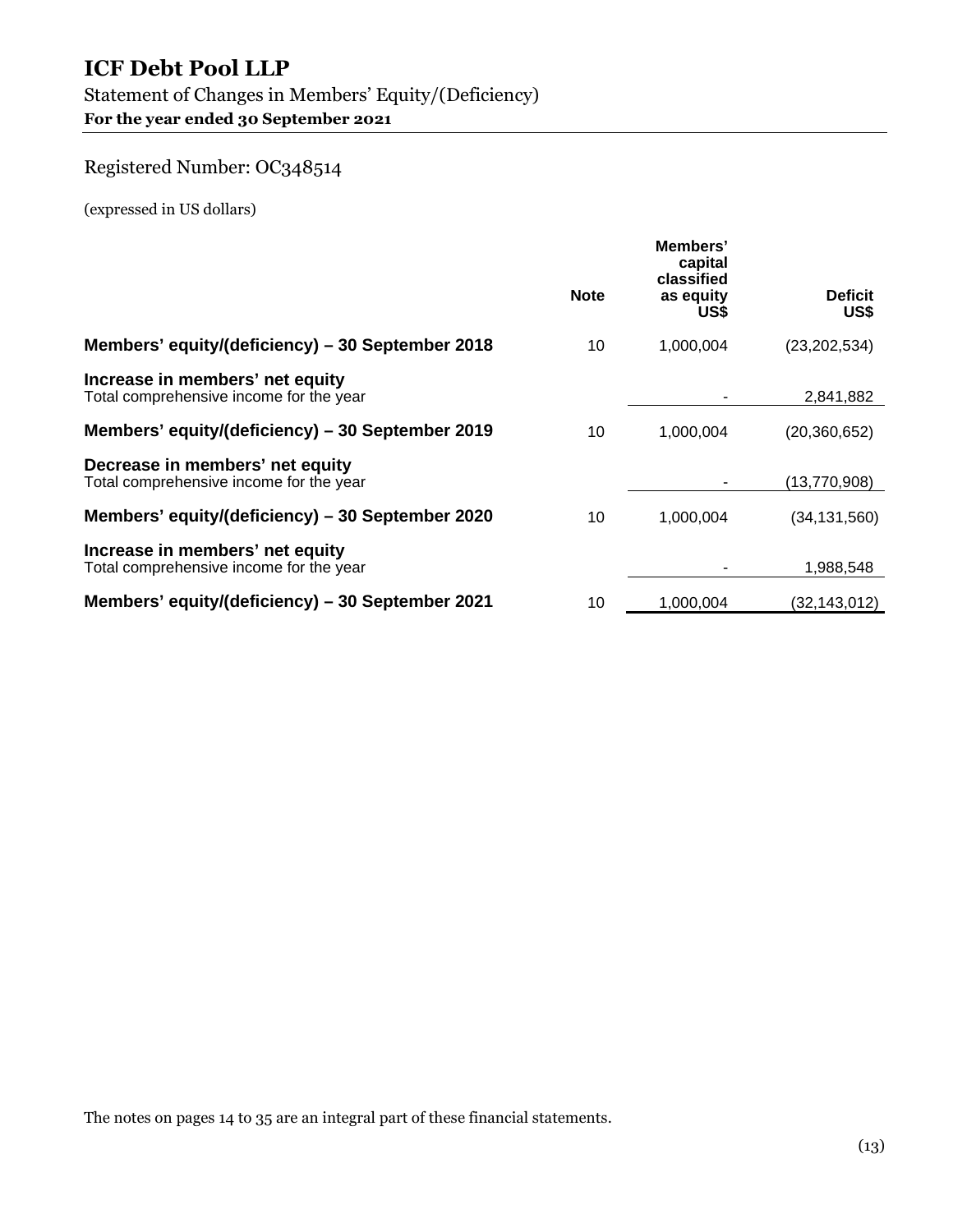(expressed in US dollars)

#### **1 Establishment of the Partnership and nature of activities**

The Partnership was incorporated on 10 September 2009 and is expected to be dissolved on 31 December 2028.

The investment activities of the Partnership consist primarily of parallel financing of projects presented by originating International Financial Institutions (IFI). The Partnership may also undertake other business with the unanimous consent of members.

The financial statements of the Partnership include only the assets, liabilities, revenues and expenses of the Partnership, and do not include the other assets, liabilities, revenues and expenses of the members. No provision for income taxes has been made in these financial statements, since income is taxable only in the hands of the members.

The Partnership is legally controlled by its members. KfW is considered to be the ultimate controlling party of the Partnership, as defined in International Accounting Standard (IAS) 24, Related Party Disclosures, as it provides most of the Partnership's financing.

The Partnership's registered office is located at 6 Bevis Marks, London EC3A 7BA, United Kingdom.

These financial statements were authorised for use by the members on 8 March 2022.

#### **2 Accounting policies**

The principal accounting policies, which have been consistently applied throughout the year, are set out below.

#### **Basis of preparation**

These financial statements have been prepared in accordance with International Financial Reporting Standards (IFRS) in conformity with the requirements of the Companies Act 2006 as applied to limited liability partnerships, and with those parts of the Companies Act 2006 applicable to limited liability partnerships (LLPs) reporting under IFRS.

The Partnership is in a net current liability position as of 30 September 2021, and the members believe the use of the going concern basis of accounting in the preparation of the financial statements is appropriate given future cash flows from contractual obligations. In addition, the members have begun discussions with lenders to improve the financial position of the Partnership.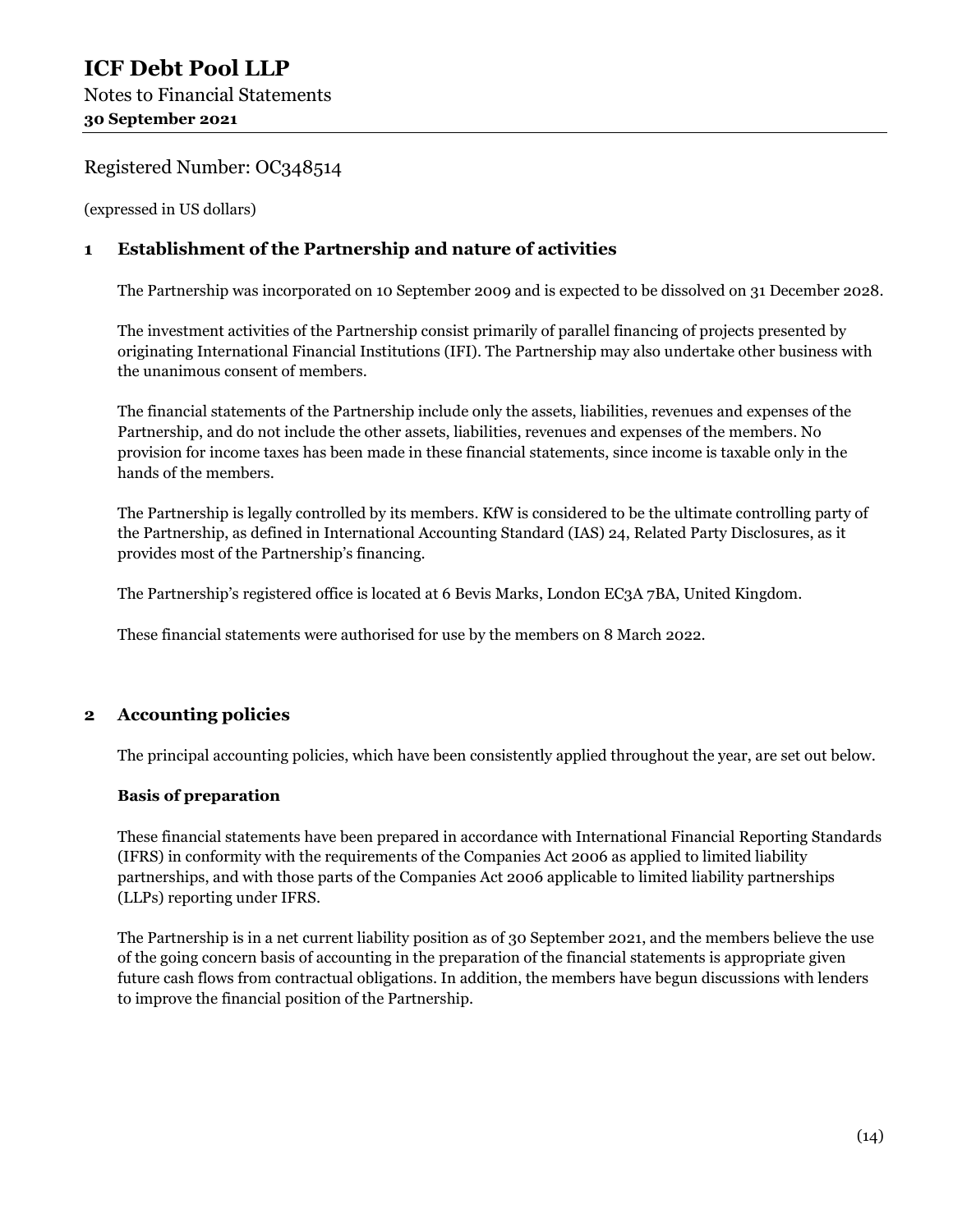(expressed in US dollars)

#### **2 Accounting policies** (continued)

#### **Changes in accounting policy and disclosures**

There are no IFRS or IFRIC interpretations that are not yet effective that could be expected to have a material impact on the Partnership.

#### **Critical accounting estimates and judgements**

Estimates and judgements are continually evaluated and are based on historical experience and other factors, including expectations of future events that are believed to be reasonable under the circumstances.

The Partnership makes estimates and assumptions concerning the future. The resulting accounting estimates will, by definition, seldom equal the related actual results. The principal estimates and judgements that could have a significant effect upon the Partnership's financial results relate to the assessment of whether there is objective evidence that a loan investment is impaired. Details of estimates and judgements are set out in each of the relevant accounting policies and detailed notes to the financial statements.

#### **Loan investments**

Loan investments are mainly parallel financings of projects with an originating IFI. In cases where the syndicating IFI remains the lender of record, loans are structured to enable the Partnership to benefit from the IFI's preferred creditor status. Exceptionally, other lenders of record may have the preferential status of an export credit agency, or may be bilateral development finance institutions and thus enjoy a de facto preferred creditor status formally recognised by many developing countries.

Loans are recognised initially at fair value, which is the cash consideration to originate the loan net of unearned commitment and up-front fees, and are measured subsequently at amortised cost using the effective interest rate method. In the case of an impairment, the impairment loss is reported as a deduction of the carrying value of the loan and recognised in the statement of comprehensive income.

#### **Revenue**

Interest income is recorded using the effective interest rate method on an accruals basis.

Fees related to loan origination, commitment and up-front fees are considered adjustments to loan yield and are deferred and amortised to "Commitment and other fee income from loan investments" over the estimated term of such loans (note 4).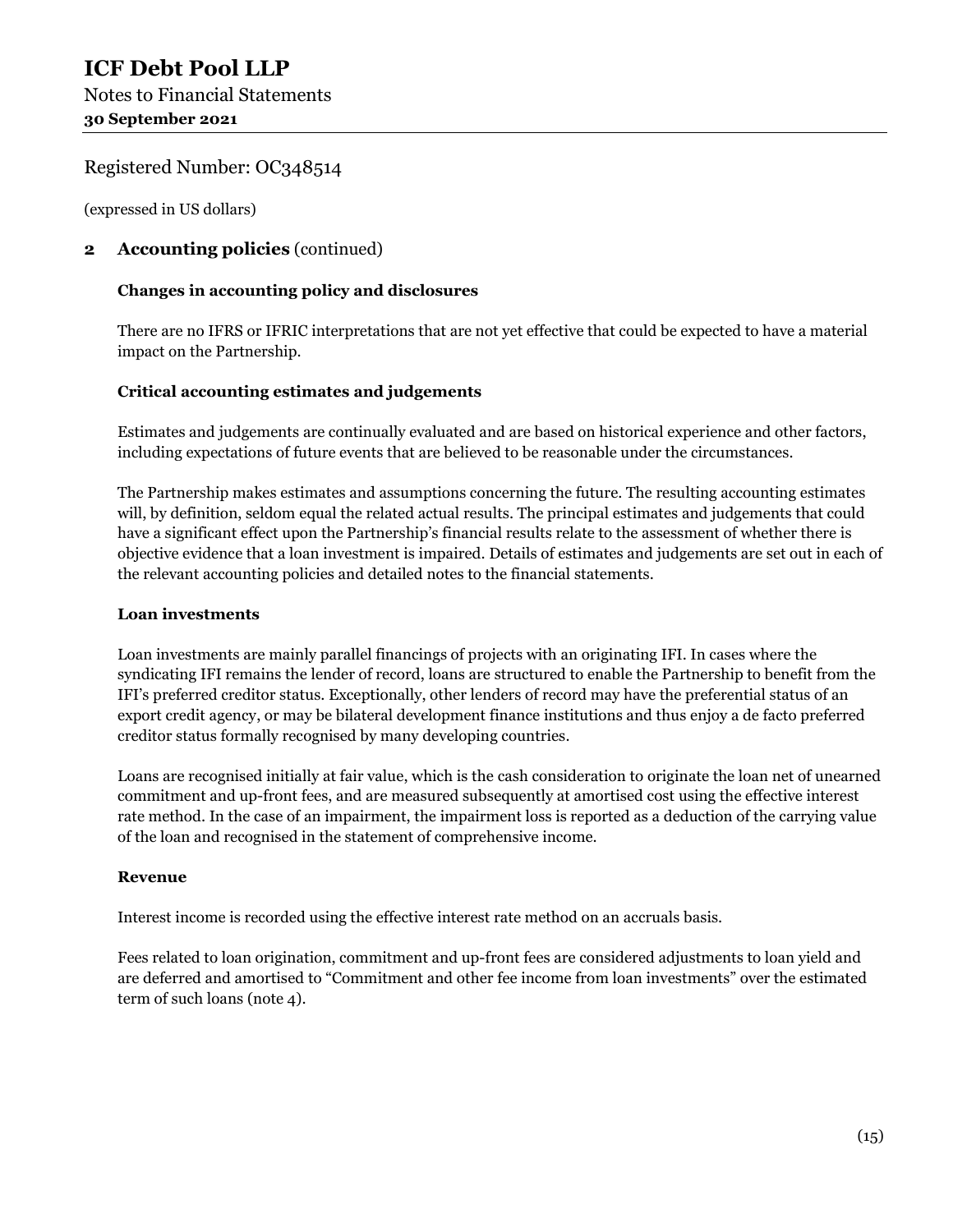(expressed in US dollars)

#### **2 Accounting policies** (continued)

#### **Impairment of loan investments**

Cordiant Capital Inc. (the Manager) assesses on a forward-looking basis the ECL associated with its loan investments carried at amortised cost and with the exposure arising from loan commitments and financial guarantee contracts. The Manager recognises a loss allowance for such losses at each reporting date. The measurement of ECL reflects:

- An unbiased and probability-weighted amount that is determined by evaluating a range of possible outcomes;
- The time value of money; and
- Reasonable and supportable information that is available without undue cost or effort at the reporting date about past events, current conditions and forecasts of future economic conditions.

The Manager measures the ECL on each balance sheet date according to a three-stage ECL impairment model:

- Performing financial assets
	- Stage 1: From initial recognition of a financial asset to the date on which the asset has experienced a significant increase in credit risk relative to its initial recognition, a loss allowance is recognised equal to the credit losses expected to result from defaults occurring over the 12 months following the reporting date.
	- Stage 2: Following a significant increase in credit risk relative to the initial recognition of the financial asset, a loss allowance is recognised equal to the credit losses expected over the remaining lifetime of the asset.
- Impaired financial assets
	- Stage 3: When a financial asset is considered to be credit-impaired, a loss allowance is recognised equal to credit losses expected over the remaining lifetime of the asset. Interest revenue is calculated based on the carrying amount of the asset, net of the loss allowance, rather than on its gross carrying amount.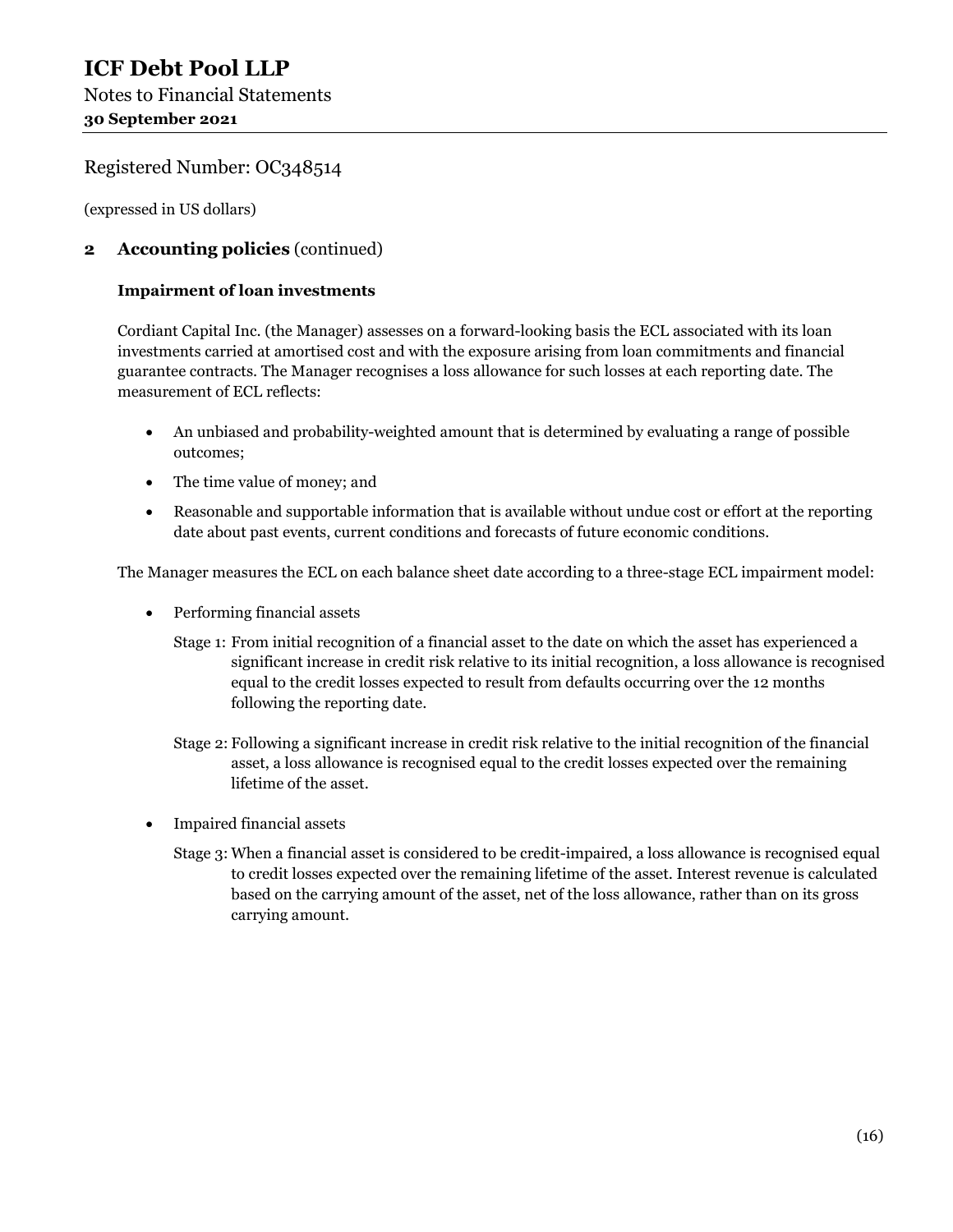## **ICF Debt Pool LLP**  Notes to Financial Statements **30 September 2021**

#### Registered Number: OC348514

(expressed in US dollars)

#### **2 Accounting policies** (continued)

The COVID-19 pandemic impacted the determination of allowance for credit losses and required the application of heightened judgment. Measures to contain the COVID-19 pandemic have sharply curtailed economic activity in many countries, resulting in unprecedented declines in gross domestic product and a substantial increase in unemployment starting in the spring of 2020. Significant fiscal and monetary policy stimulus, as well as bank-led deferral programs have generally supported lower defaults. However, a resurgence of virus spread and re-imposition of containment measures to varying degrees in some regions, along with the tapering off of certain elements of fiscal support, has raised further uncertainty with regards to the timing and extent of recovery. As there is uncertainty as to how containment and support measures will evolve, the allowances have a higher than usual degree of uncertainty and the inputs used are inherently subject to change, which may materially change the estimate of Stage 1 and Stage 2 allowance for credit losses in future periods.

#### **Measurement of ECL**

ECLs are based on a range of possible outcomes and consider all available reasonable and supportable information including internal and external ratings, historical credit loss experience, and expectations about future cash flows. The measurement of ECL is based primarily on the product of the instrument's probability of default (PD), loss given default (LGD), and exposure at default (EAD) discounted to the reporting date. The main difference between Stage 1 and Stage 2 ECLs for performing financial assets is the respective calculation horizon. Stage 1 estimates project PD, LGD and EAD over a maximum period of 12 months, while Stage 2 estimates project PD, LGD and EAD over the remaining lifetime of the instrument. An ECL estimate is produced for each individual exposure. Relevant parameters are modelled on a collective basis using portfolio segmentation that allows for the appropriate incorporation of forward-looking information. To reflect other characteristics that are not already considered through modelling, expert credit judgement is exercised in determining the final ECL. ECLs are discounted to the reporting period date using the effective interest rate.

#### **Significant increase in credit risk**

The determination of the criteria for significant increase in credit risk requires judgement. The assessment of increase in credit risk is done at instrument level. The indicator used for assessing increase in credit risk is the internal counterparty rating of the obligor of the loan investment. The deterioration in credit quality is considered significant, and the loan investment is therefore placed in stage 2 if the difference between the counterparty rating at origination and the one as at the reporting date is superior to 3 notches.

#### **Definition of default**

The Manager defines a financial instrument as being in default, which is fully aligned with the definition of credit-impaired, when it meets one or more of the following criteria.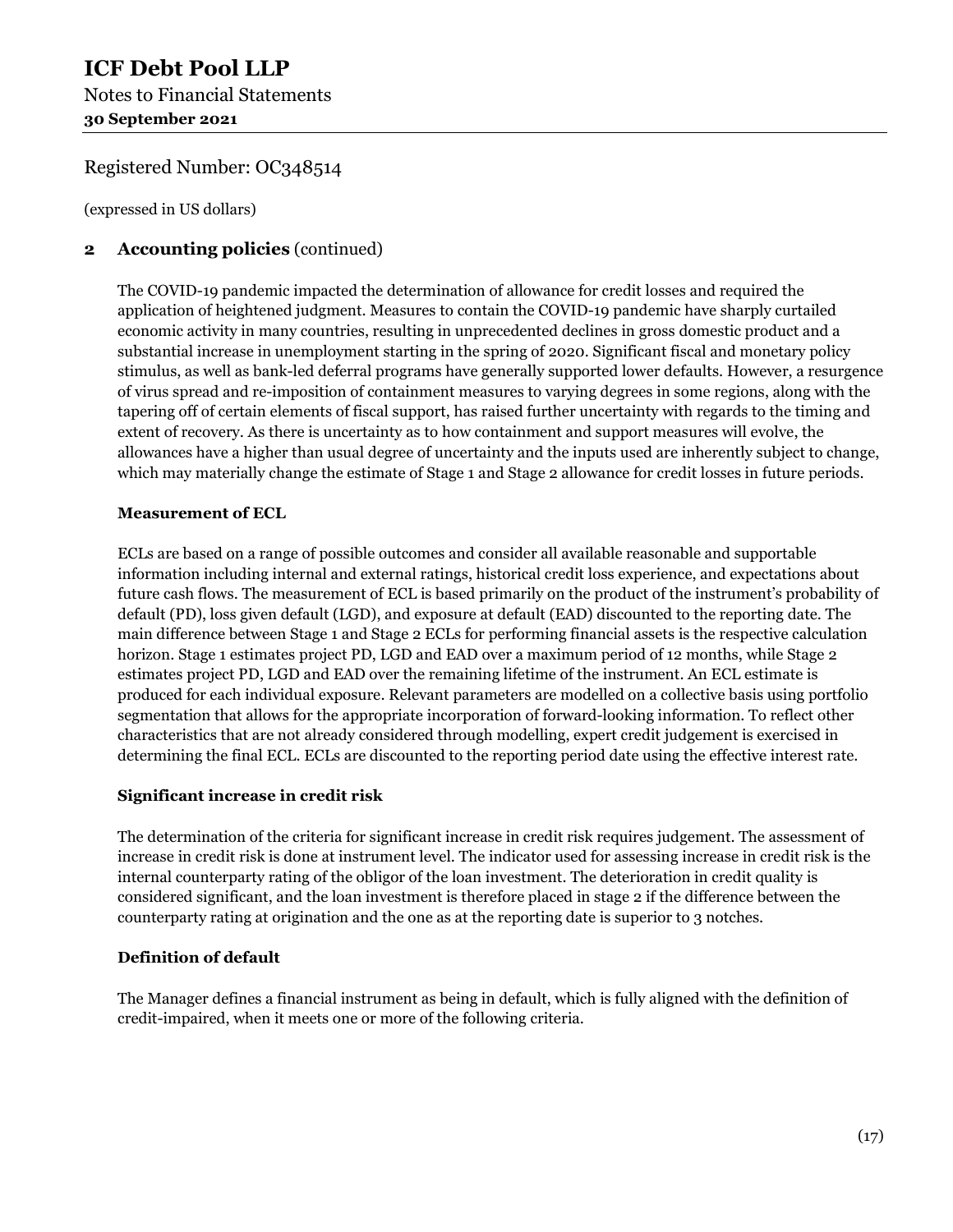(expressed in US dollars)

#### **2 Accounting policies** (continued)

#### **Quantitative criteria**

The borrower is more than 90 days past due on its contractual payments.

The borrower meets unlikeliness to pay criteria, which indicates the borrower is in significant financial difficulty. These are instances where:

- The borrower is in long-term forbearance;
- The borrower is insolvent:
- The borrower is in breach of financial covenant(s);
- An active market for that financial asset has disappeared because of financial difficulties;
- Concessions have been made by the lender relating to the borrower's financial difficulty; or
- It is becoming probable that the borrower will enter bankruptcy or another form of financial reorganisation.

#### **Individually assessed loans (Stage 3)**

When individually significant loans are identified as impaired, the Manager reduces the carrying value of the loans to their estimated realisable values by recording an individually assessed ECL to cover identified credit losses. The individually assessed ECL reflects the expected amount of principal and interest calculated under the terms of the original loan agreement that will not be recovered, and the impact of time delays in collecting principal and/or interest (time value of money). The estimated realisable value for each individually significant loan is the present value of expected future cash flows discounted using the original effective interest rate for each loan. When the amounts and timing of future cash flows cannot be estimated with reasonable reliability, the estimated realisable amount may be determined using observable market prices for comparable loans, the fair value of collateral underlying the loans, and other reasonable and supported methods based on management judgement. Individually assessed allowances are established in consideration of a range of possible outcomes, which may include macroeconomic or non-macroeconomic scenarios, to the extent relevant to the circumstances of the specific borrower being assessed. Assumptions used in estimating expected future cash flows reflect current and expected future economic conditions and are generally consistent with those used in Stage 1 and Stage 2 measurement. Significant judgement is required in assessing evidence of credit-impairment and estimation of the amount and timing of future cash flows when determining ECL. Changes in the amount expected to be recovered would have a direct impact on the allowance for credit losses.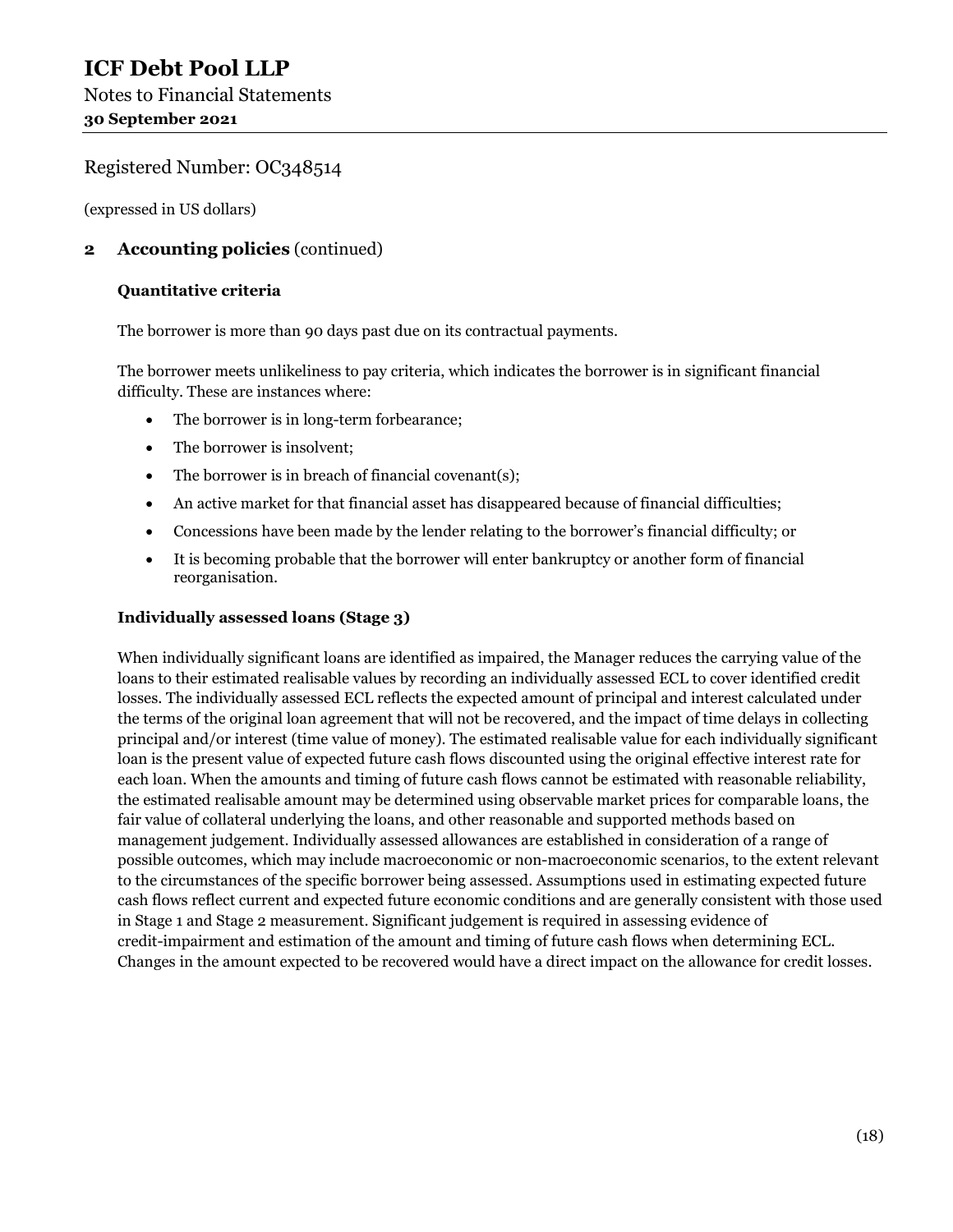(expressed in US dollars)

#### **2 Accounting policies** (continued)

#### **Writeoff**

The Partnership writes off financial assets, in whole or in part, when it has exhausted all practical recovery efforts and has concluded there is no reasonable expectation of recovery. Indicators that there is no reasonable expectation of recovery include (i) ceasing enforcement activity and (ii) where the Partnership's recovery method is foreclosing on collateral and the value of the collateral is such that there is no reasonable expectation of recovery in full.

#### **Foreign currency translation**

The Partnership has prepared the financial statements in US dollars, which is the currency that most faithfully represents the economic effects of the underlying transactions, events and conditions in which the Partnership operates (the functional currency). Foreign currency transactions are translated at the rates in effect at the transaction dates. Monetary assets and liabilities denominated in foreign currencies are translated at the rate of exchange prevailing at the balance sheet date. The resulting gains and losses, realised and unrealised, are recognised in the statement of comprehensive income.

#### **Cash and cash equivalents and short-term investments**

Cash and cash equivalents consist of cash held with banks and other short-term highly liquid investments with original maturities of three months or less from the date of acquisition. Short-term investments are liquid investments and are held more for the purpose of investment than for the purpose of meeting short-term cash commitments.

#### **Loans due to members**

Loans due to members are recognised initially at fair value, net of transaction costs incurred. Loans due to members are subsequently carried at amortised cost; any difference between the proceeds (net of transaction costs) and the redemption value is recognised in the statement of comprehensive income over the period of the loans using the effective interest method.

#### **Administrative expenses and management fees**

Administrative expenses and management fees are accounted for on an accrual basis.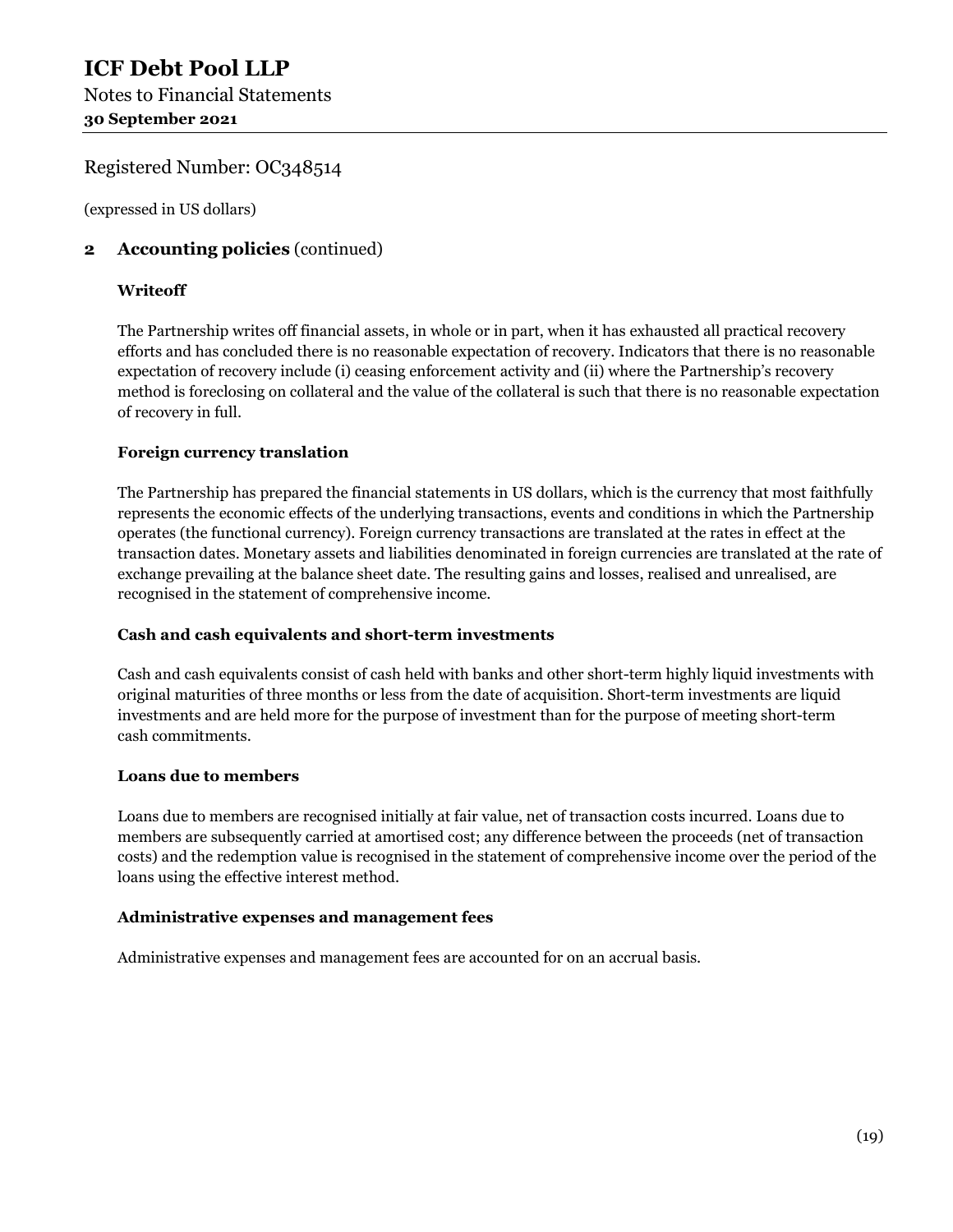(expressed in US dollars)

#### **2 Accounting policies** (continued)

#### **Fair value of financial instruments**

The fair value of a financial instrument is the estimated amount that the Partnership would receive or pay to settle a financial asset or financial liability as at the reporting date.

Fair value is based on market prices where there is an active market. Otherwise, fair value is estimated by using valuation techniques or models that incorporate current market prices and the contractual prices of the underlying instruments, the time value of money, yield curves and volatility factors.

#### **Financial instruments**

Financial assets and financial liabilities are recognised when the Partnership becomes a party to the contractual provisions of the instrument. Financial assets are derecognised when the rights to receive cash flows from the assets have expired or been transferred and the Partnership has transferred substantially all the risks and rewards of ownership. Financial liabilities are removed from the balance sheet when the obligation specified in the contract is discharged, cancelled or expired.

Financial assets are classified based on their contractual cash flow characteristics and the business model under which they are held.

#### **Contractual cash flow characteristics**

In order to meet the cash flow characteristics criterion for purposes of classifying a financial asset, the cash flows from this asset must be solely payments of principal and interest on the principal amount outstanding. Principal is generally the fair value of the financial asset at initial recognition. Interest consists mainly of consideration for the time value of money and for the credit risk associated with the principal amount outstanding during a particular period of time.

#### **Business models**

The Partnership's business models are determined in a manner that reflects how groups of financial assets are managed to achieve a particular business objective. The business models refer to how the Partnership manages its financial assets in order to generate cash flows. They therefore reflect whether cash flows will result from collecting contractual cash flows, selling financial assets or both. All of the Partnership's financial assets are part of an economic model whose objective of holding is achieved by collecting contractual cash flows.

Financial liabilities are classified based on their characteristics and the intention of management upon their issuance.

The fair value of a financial instrument is the estimated amount that the Partnership would receive for or pay to settle a financial asset or financial liability as at the reporting date.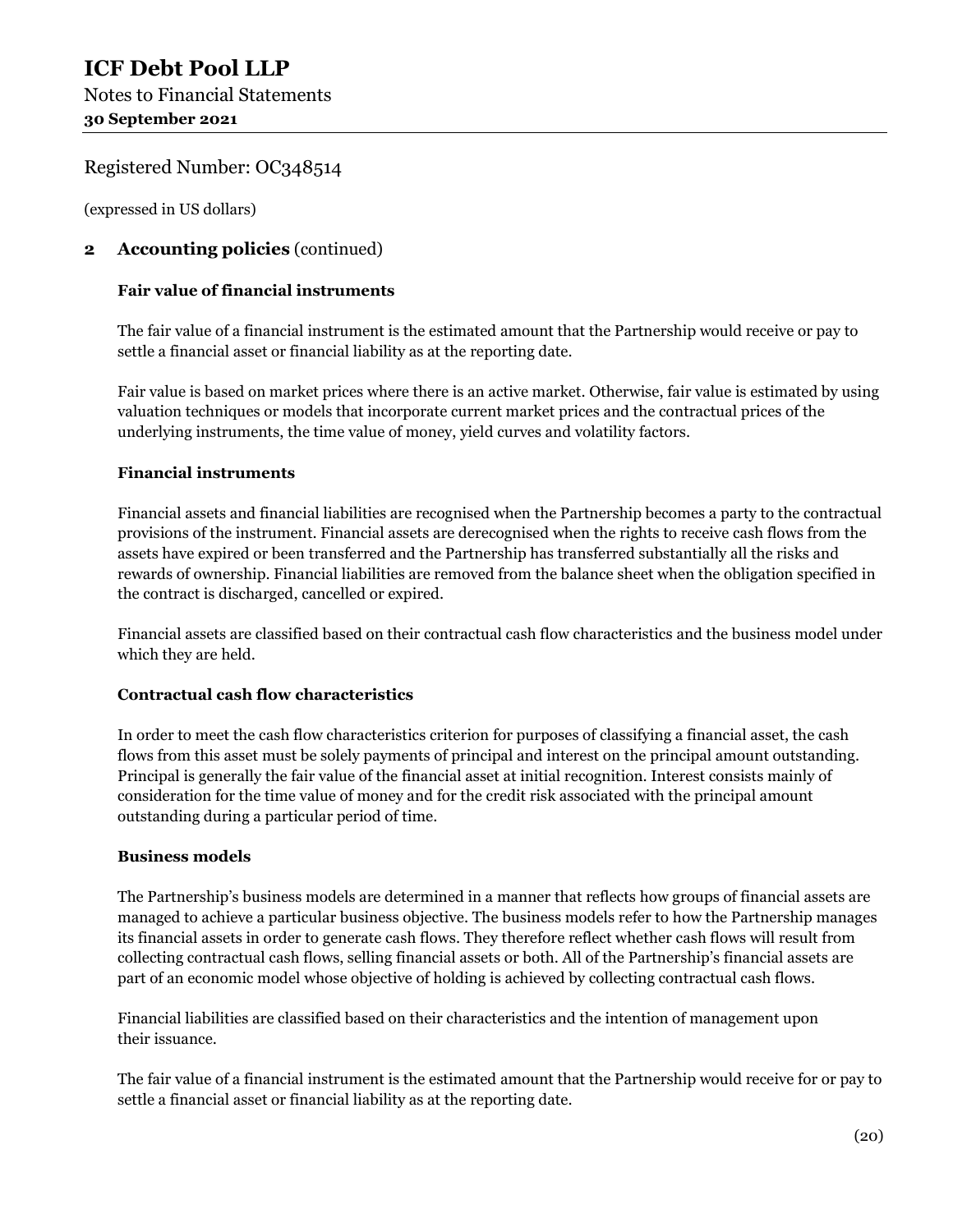(expressed in US dollars)

#### **2 Accounting policies** (continued)

#### **Financial assets whose fair value approximates their carrying value**

The carrying value of certain financial assets corresponds to a reasonable approximation of fair value. The Partnership considers that the carrying values of accrued interest income and other receivables, and cash and cash equivalents approximate their fair values.

#### **Loan investments carried at amortised cost on the balance sheet**

As at 30 September 2021, the fair value of loan investments approximates US\$139,300,000 (2020 – US\$158,500,000). Fair value of the loan investments is determined as follows:

 A discounted future cash flow calculation is used, also taking into consideration the market interest rate, sovereign risk, borrower credit risk, any change in construction risk and any change in sponsor support, among other factors.

#### **Loans due to members carried at amortised cost on the balance sheet**

The loans due to members are carried at amortised cost on the balance sheet. The fair value of the loans due to members has been disclosed in note 9 and note 10. The fair value of the loans due to members is estimated as the net present value of expected future cash flows using current market interest rates for similar loans.

#### **Determination of the fair value hierarchy**

All financial instruments have been analysed using a fair value hierarchy that reflects the significance of the inputs used in valuing those instruments. The fair value hierarchy is based on the following levels:

- Level 1: Fair values measured using unadjusted quoted prices in active markets for identical assets or liabilities;
- Level 2: Fair values measured using inputs other than quoted prices included within Level 1 that are observable for the asset or liability, either directly or indirectly; and
- Level 3: Fair values measured using inputs that are not based on observable market data (unobservable inputs).

All loan investments are classified in the fair value hierarchy as Level 3 because they are valued using a discounted cash flow method which uses unobservable inputs. As at 30 September 2021, the most significant unobservable input used to determine fair value is the discount rate, which differs for each loan investment. Each loan investment is internally rated, and the discount rate used reflects this rating as well as the applicable sovereign rating. Discount rates vary from 1.87% to 18.58% (2020 – 1.02% to 30.54%) depending on the maturity of the investment, the investment risk and the country risk.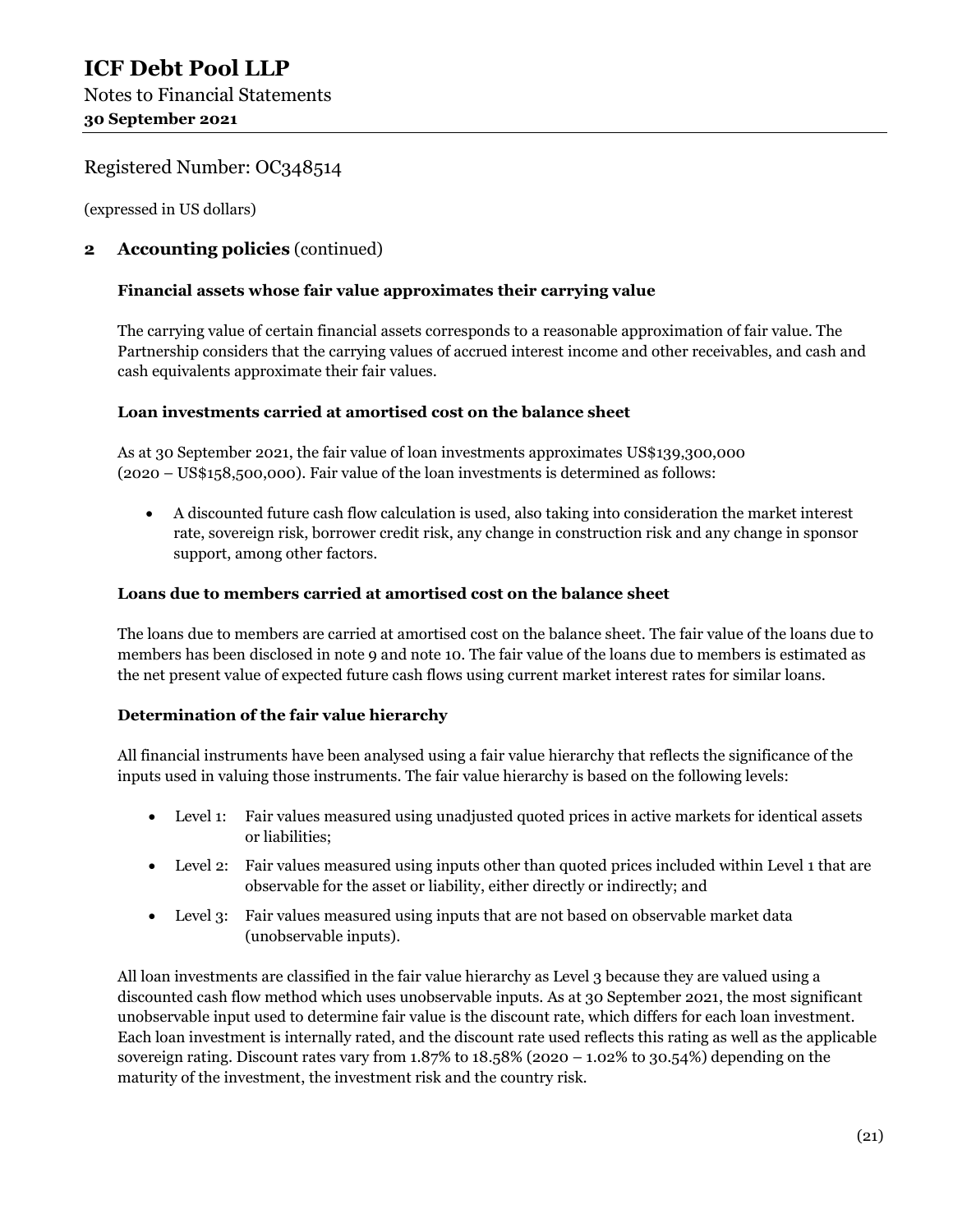(expressed in US dollars)

#### **2 Accounting policies** (continued)

The loans due to members have been classified as Level 2 because they are valued using current interest rates for similar loans that are observable on the market.

There have been no changes in classification during the year (2020 – none).

#### **3 Risk management**

The financial instruments of the Partnership and the nature of risks to which they may be subject are as follows:

|                                               |                       |                   |                 | <b>Market risk</b>      |
|-----------------------------------------------|-----------------------|-------------------|-----------------|-------------------------|
|                                               | <b>Credit</b><br>risk | Liquidity<br>risk | <b>Currency</b> | <b>Interest</b><br>rate |
| Measured at amortised cost                    |                       |                   |                 |                         |
| Loan investments                              | x                     |                   | X               | X                       |
| Accrued interest income and other receivables | Χ                     |                   | X               |                         |
| Trade and other payables                      |                       | X                 |                 |                         |
| Accrued interest payable on loans and fees    |                       |                   |                 |                         |
| due to members                                |                       | X                 | X               | X                       |
| Loans and other debts due to members          |                       | х                 | X               | X                       |
| Measured at fair value                        |                       |                   |                 |                         |
| Short-term investments                        | Χ                     |                   | X               | X                       |
| Cash and cash equivalents                     | Χ                     |                   |                 |                         |

#### **Credit risk**

The Partnership is exposed to credit risk resulting from the possibility that parties may default on their financial obligations, or from a concentration of transactions carried out with the same party, or from a concentration of financial obligations which have similar economic characteristics and could be affected similarly by changes in economic conditions. The Partnership does not directly hold any physical collateral as security for its financial assets.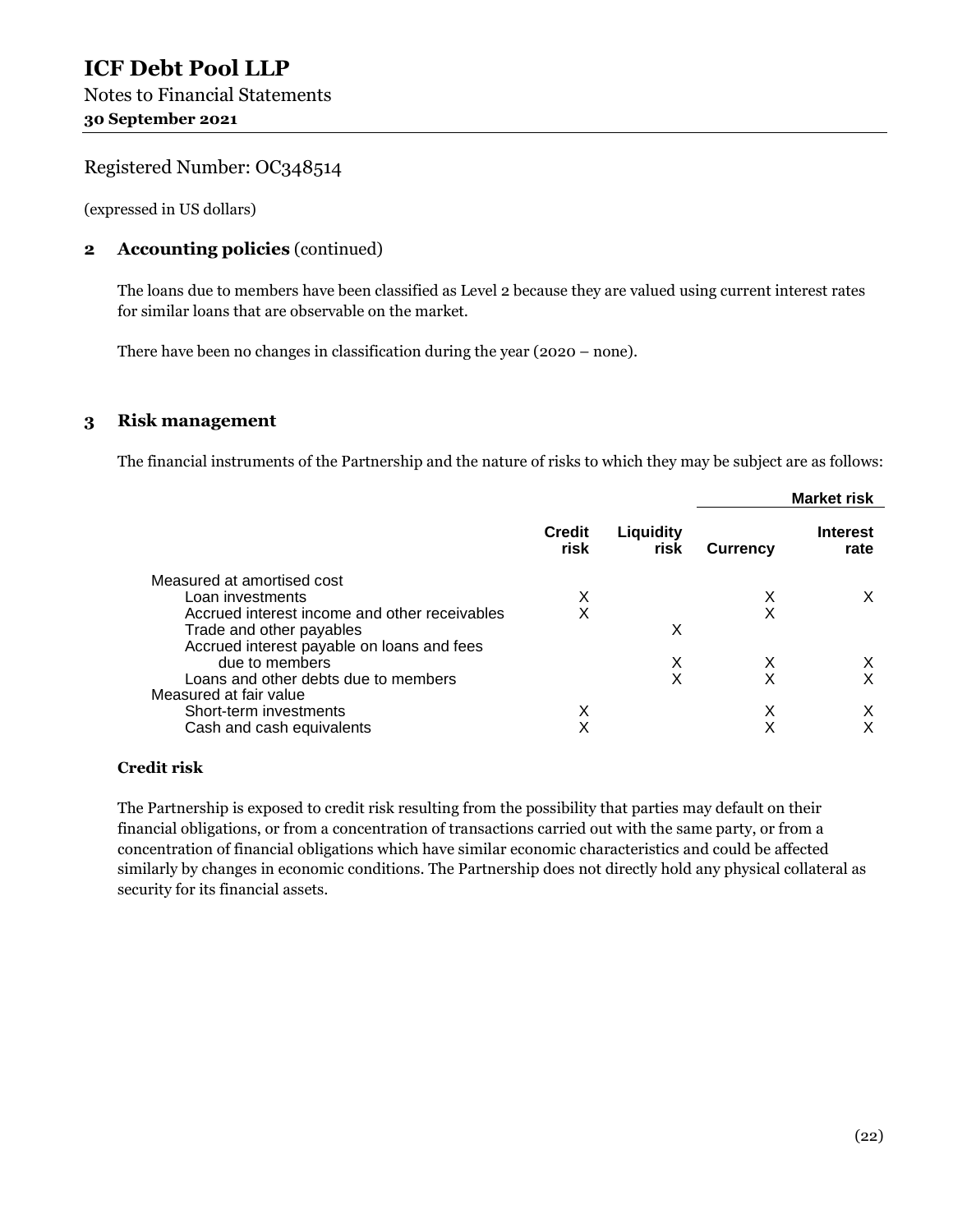## **ICF Debt Pool LLP**  Notes to Financial Statements **30 September 2021**

#### Registered Number: OC348514

(expressed in US dollars)

#### **3 Risk management** (continued)

The Partnership makes loan investments which may be rated below investment grade or unrated. These loan investments may be subject to a greater loss of principal and interest than higher-rated loan investments. All of the Partnership's loan investments are in emerging markets. Investing in emerging markets involves additional credit risk and special considerations not typically associated with investing in other more established economies or credit markets. Such risks may include greater social, economic and political uncertainty; increased risk of nationalisation or expropriation of assets or confiscatory taxation; greater dependence on international trade; less liquidity, less capitalisation and less extensive regulation of the credit markets; greater volatility in currency exchange rates; greater risk of inflation; greater controls on foreign investment and limitations on the realisation of investments, repatriation of invested capital and the ability to exchange local currencies for US dollars; and less developed corporate laws.

Aggregate credit risk associated with loan investments and accrued interest income and other fees is mitigated, and concentration risk is minimised by the Partnership's diverse customer base covering many business sectors in a number of emerging markets. The Partnership follows a programme of credit evaluations of borrowers and has also established credit limits by counterparty and by country.

Financial forecasts, budgets and borrowers' actual results are monitored on a regular basis, as are news releases about industrial sectors and economic and political conditions.

The Partnership believes that these policies and the borrowers' credit quality limit the credit risk.

The Partnership must make estimates in respect of the allowance for credit losses. Current economic conditions, historical information, reasons for an account to be past due and the borrowers' industrial sector of activity are all considered in determining when to allow for past due accounts. The same factors are considered when determining whether to write off amounts charged to the allowance account against the loan receivable. The allowance for credit losses is calculated on a specific loan basis.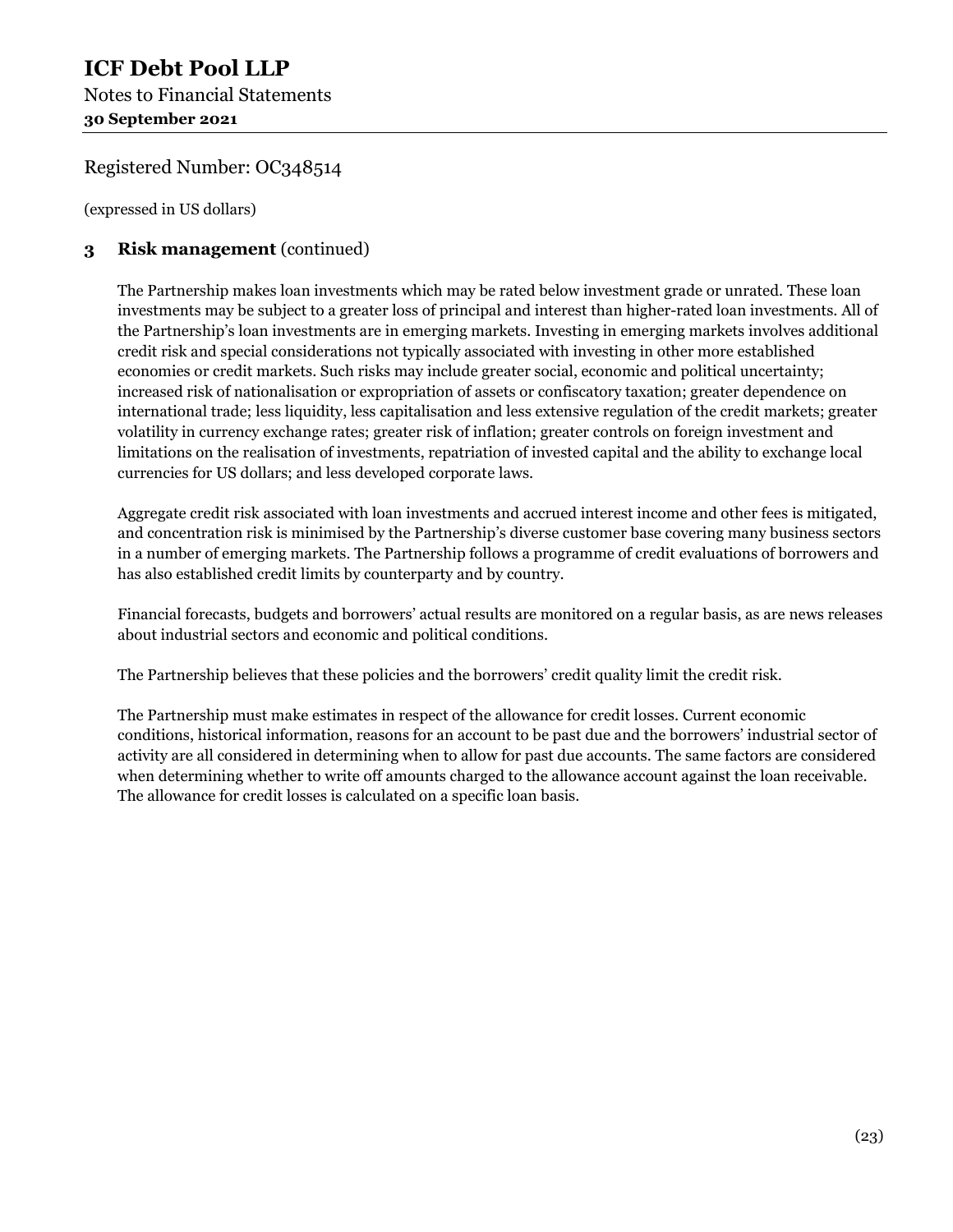(expressed in US dollars)

#### **3 Risk management** (continued)

The following table presents the gross carrying amount of loan investments for which the Partnership estimates an allowance for credit losses, according to credit quality and the impairment model stage in which they are classified:

|                                                                                 |                           |                         |                              | 2021                          |
|---------------------------------------------------------------------------------|---------------------------|-------------------------|------------------------------|-------------------------------|
|                                                                                 |                           | Non-credit-impaired     | <b>Credit-impaired</b>       |                               |
|                                                                                 | Stage 1<br>US\$           | Stage 2<br>US\$         | Stage 3<br>US\$              | <b>Total</b><br>US\$          |
| Non-investment grade<br>Default                                                 | 95,786,653                | 5,142,713               | 44,525,440                   | 100,929,366<br>44,525,440     |
| Gross carrying amount<br>Allowance for credit losses<br>Unearned commitment and | 95,786,653<br>(143,680)   | 5,142,713<br>(771, 407) | 44,525,440<br>(25,071,977)   | 145,454,806<br>(25,987,064)   |
| up-front fees                                                                   | (1,677,626)               |                         |                              | (1,677,626)                   |
| <b>Carrying amount</b>                                                          | 93,965,347                | 4,371,306               | 19,453,463                   | 117,790,116                   |
|                                                                                 |                           |                         |                              |                               |
|                                                                                 |                           |                         |                              | 2020                          |
|                                                                                 |                           | Non-credit-impaired     | <b>Credit-impaired</b>       |                               |
|                                                                                 | Stage 1<br>US\$           | Stage 2<br>US\$         | Stage 3<br>US\$              | <b>Total</b><br>US\$          |
| Non-investment grade<br>Default                                                 | 113,097,390               | 5,744,807               | 83,261,274                   | 118,842,197<br>83,261,274     |
| Gross carrying amount<br>Allowance for credit losses<br>Unearned commitment and | 113,097,390<br>(169, 646) | 5,744,807<br>(861, 721) | 83,261,274<br>(46, 163, 385) | 202,103,471<br>(47, 194, 752) |
| up-front fees                                                                   | (2,093,106)               |                         |                              | (2,093,106)                   |
| <b>Carrying amount</b>                                                          | 110,834,638               | 4,883,086               | 37,097,889                   | 152,815,613                   |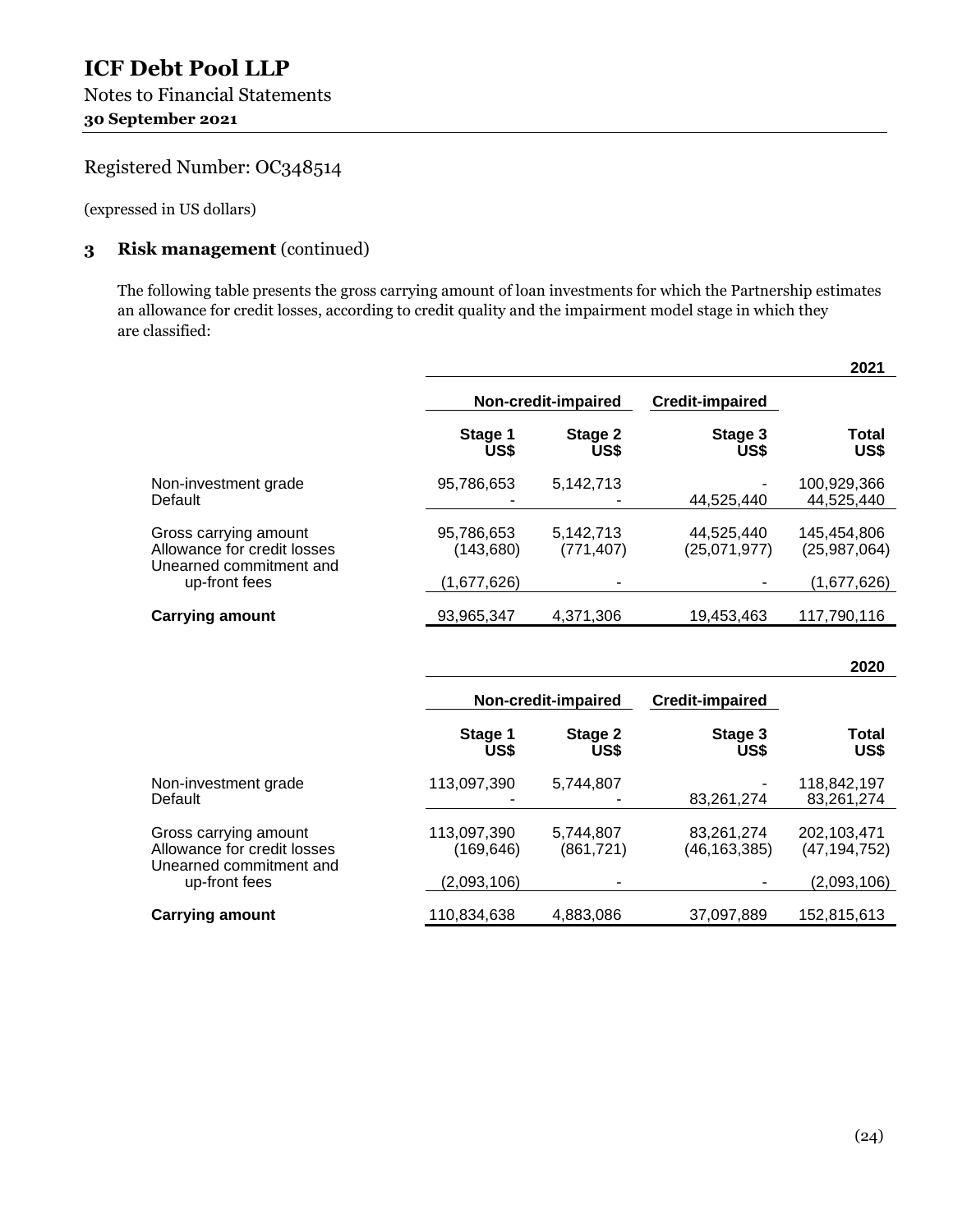(expressed in US dollars)

#### **3 Risk management** (continued)

#### **Impaired loans and allowance for credit losses**

As at 30 September 2021, four impaired loans amounting to US\$44,525,440 (2020 – five impaired loans amounting to US\$83,261,274) were written down to their estimated realisable value.

The following tables summarise the movements in the allowance for credit losses:

|                                                                                                                                              |                     | 2021                |                             |                                         |
|----------------------------------------------------------------------------------------------------------------------------------------------|---------------------|---------------------|-----------------------------|-----------------------------------------|
|                                                                                                                                              | Non-credit-impaired |                     | <b>Credit-impaired</b>      |                                         |
|                                                                                                                                              | Stage 1<br>US\$     | Stage 2<br>US\$     | Stage 3<br>US\$             | <b>Total</b><br>US\$                    |
| Allowance - Beginning of year                                                                                                                | 169,646             | 861,721             | 46,163,385                  | 47,194,752                              |
| Transfers to:<br>Stage 1<br>Stage 2<br>Stage 3<br>Repayments<br>Net remeasurement<br>Loan writeoff and other movements<br>with no P&L impact | (25,966)            | (90, 314)           | 1,856,619<br>(22, 948, 027) | (25,966)<br>1,766,305<br>(22, 948, 027) |
| Allowance for credit losses                                                                                                                  | (25, 966)           | (90, 314)           | (21,091,408)                | (21, 207, 688)                          |
| Allowance - End of year                                                                                                                      | 143,680             | 771,407             | 25,071,977                  | 25,987,064                              |
|                                                                                                                                              |                     |                     |                             | 2020                                    |
|                                                                                                                                              |                     | Non-credit-impaired | <b>Credit-impaired</b>      |                                         |
|                                                                                                                                              | Stage 1<br>US\$     | Stage 2<br>US\$     | Stage 3<br>US\$             | <b>Total</b><br>US\$                    |
| Allowance - Beginning of year                                                                                                                | 205,428             | 890,178             | 52,044,040                  | 53,139,646                              |
|                                                                                                                                              |                     |                     |                             |                                         |
| Transfers to:<br>Stage 1<br>Stage 2<br>Stage 3<br>Repayments<br>Net remeasurement                                                            | (35, 782)           | (28, 457)           | 14,119,345                  | (64, 239)<br>14, 119, 345               |
| Loan writeoff and other movements<br>with no P&L impact                                                                                      |                     |                     | (20,000,000)                | (20,000,000)                            |
| Allowance for credit losses                                                                                                                  | (35, 782)           | (28, 457)           | (5,880,655)                 | (5,944,894)                             |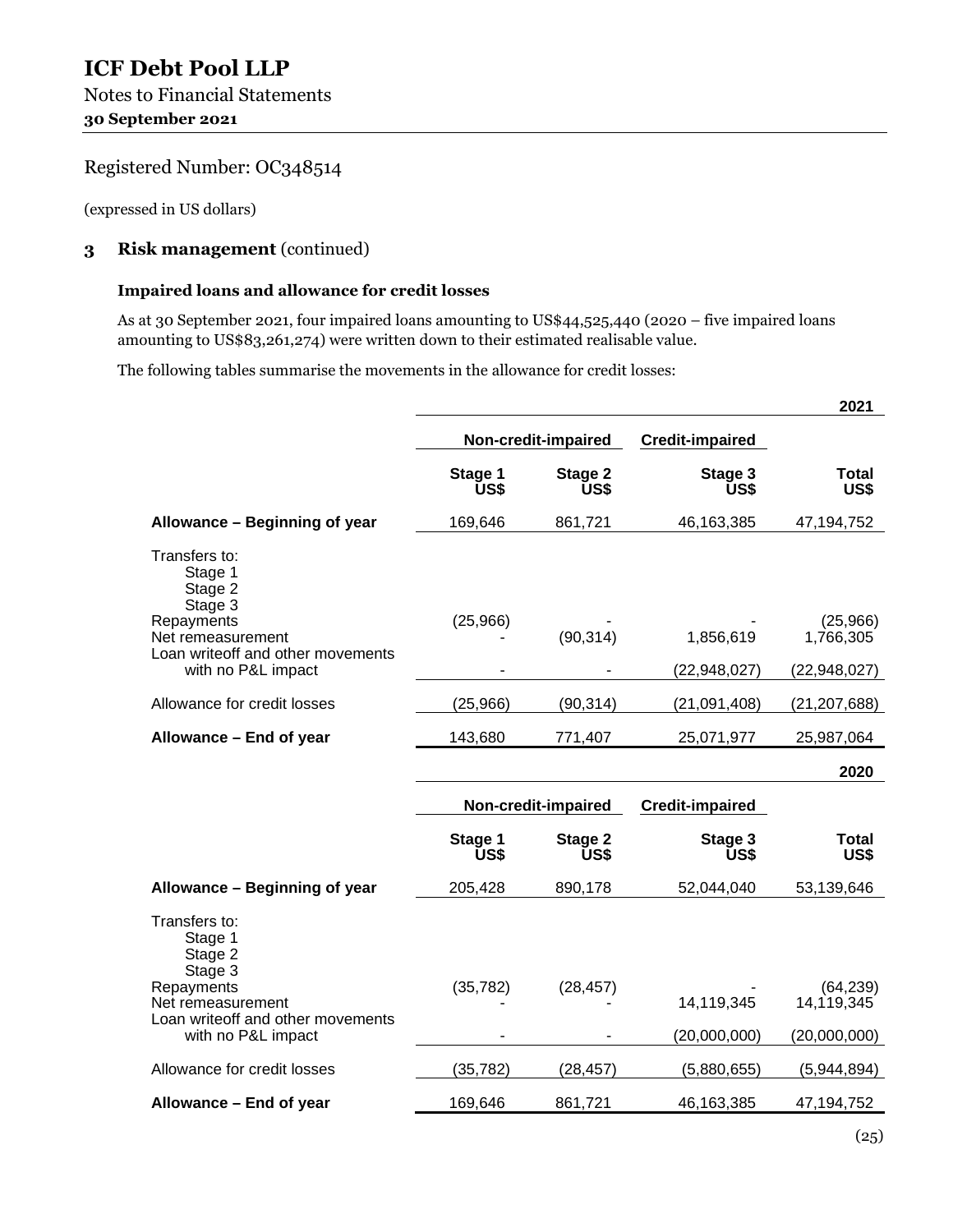(expressed in US dollars)

#### **3 Risk management** (continued)

The allowance for credit losses presented in the statement of comprehensive income comprises:

|                             | 2021<br>US\$ | 2020<br>US\$ |
|-----------------------------|--------------|--------------|
| Allowance for credit losses | 1,740,339    | 14,055,106   |
|                             | 1,740,339    | 14,055,106   |

The Partnership's maximum exposure to credit risk as at 30 September is as follows:

|                                                                                                                          | <b>Note</b> | 2021<br>US\$                                         | 2020<br>US\$                                         |
|--------------------------------------------------------------------------------------------------------------------------|-------------|------------------------------------------------------|------------------------------------------------------|
| Loan investments<br>Accrued interest income and other receivables<br>Short-term investments<br>Cash and cash equivalents | 5           | 119.467.742<br>3,326,535<br>25,709,649<br>19,565,060 | 154,908,719<br>2,769,489<br>50,675,629<br>21,163,679 |
|                                                                                                                          |             | 168,068,986                                          | 229,517,516                                          |

The Partnership offsets credit risk by depositing its cash and cash equivalents, including short-term investments, with high-credit-quality financial institutions. Credit risk associated with cash and cash equivalents is minimised by investing these in one of the largest Canadian Schedule I banks.

#### **Liquidity risk**

Liquidity risk is risk that the Partnership will not be able to meet a demand for cash or fund its obligations as they come due.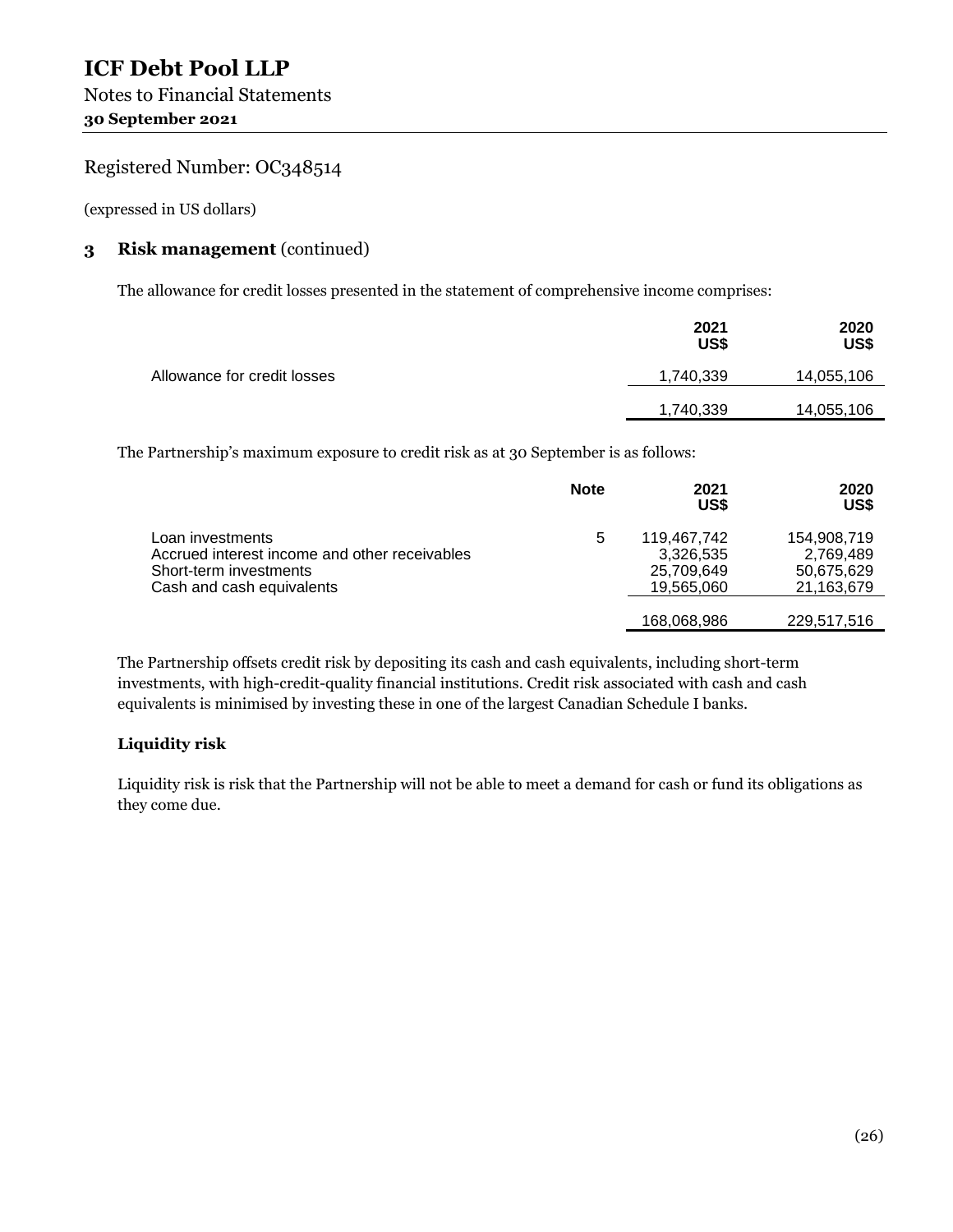(expressed in US dollars)

#### **3 Risk management** (continued)

The following tables present financial liabilities and credit instruments as at 30 September by remaining contractual maturity:

|                                                                        |                                |                         |                         | 2021                   |
|------------------------------------------------------------------------|--------------------------------|-------------------------|-------------------------|------------------------|
|                                                                        | Under<br>1 year<br>US\$        | 1 to<br>5 years<br>US\$ | Over<br>5 years<br>US\$ | Total<br>US\$          |
| Trade and other payables<br>Accrued interest payable on loans and fees | 94,565                         |                         |                         | 94,565                 |
| due to members                                                         | 433,679                        |                         |                         | 433,679                |
| Loans due to members                                                   | 49,195,068                     | 149,408,002             |                         | 198,603,070            |
|                                                                        |                                |                         |                         | 2020                   |
|                                                                        | <b>Under</b><br>1 year<br>US\$ | 1 to<br>5 years<br>US\$ | Over<br>5 years<br>US\$ | Total<br>US\$          |
| Trade and other payables<br>Accrued interest payable on loans and fees | 74,335                         |                         |                         | 74,335                 |
| due to members<br>Loans due to members                                 | 670,649<br>54,450,928          | 175,303,710             | 31,974,335              | 670,649<br>261,728,973 |

At year-end, loan commitments represent an amount of nil (2020 – nil).

#### **Market risk**

The Partnership is exposed to market risk through the fluctuation of financial instrument fair values arising from changes in market prices. The significant market risks to which the Partnership is exposed are currency risk and interest rate risk.

#### Currency risk

Currency risk refers to the risk that the fair value of financial instruments or future cash flows associated with the instruments will fluctuate relative to the US dollar due to changes in foreign exchange rates.

The functional currency of the Partnership is the US dollar. The Partnership also transacts in euros, Indian rupees, British pounds sterling and Canadian dollars. The loans denominated in foreign currencies are disclosed in note 5.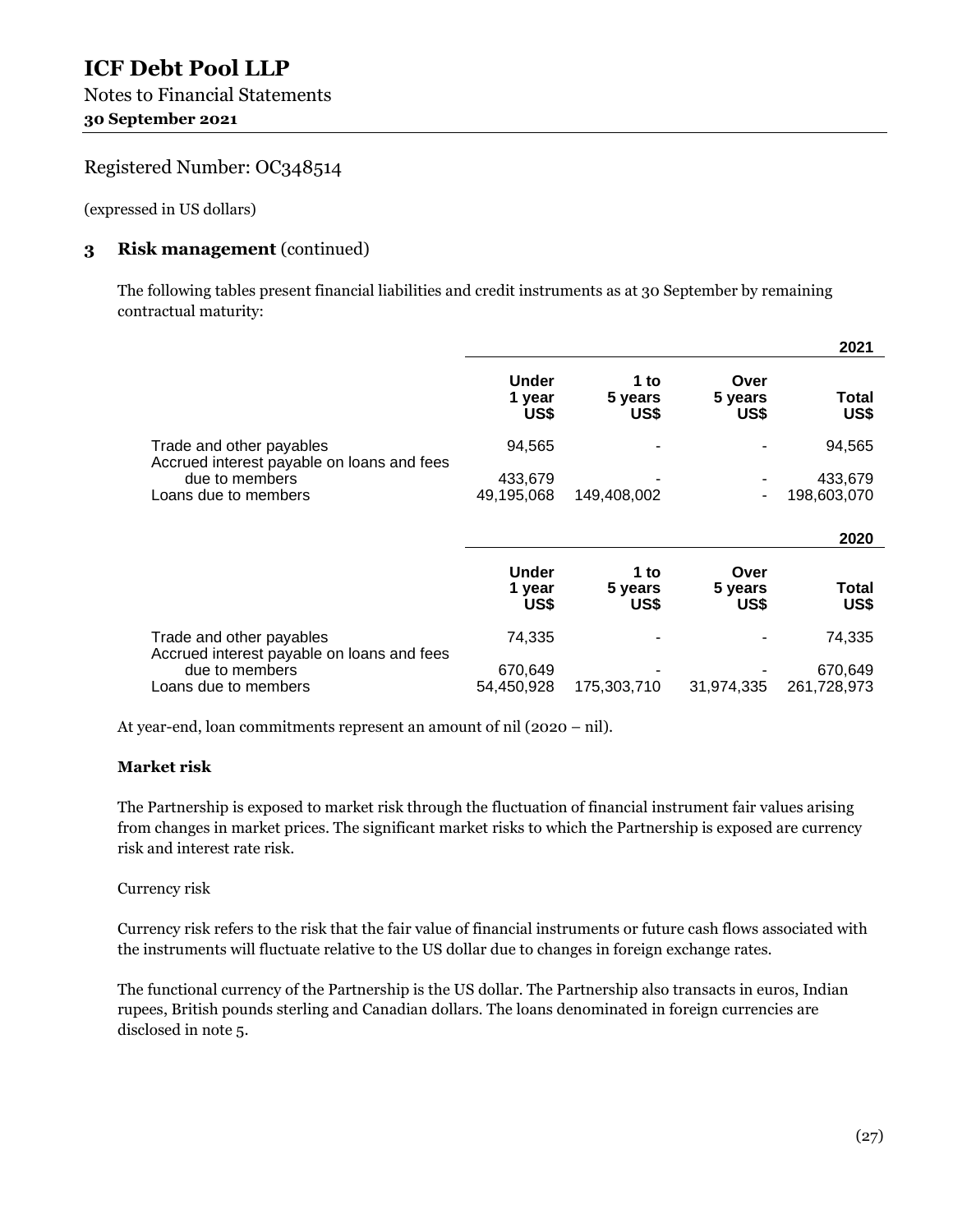(expressed in US dollars)

#### **3 Risk management** (continued)

The foreign exchange gain/(loss) account in the statement of comprehensive income includes a loss of US\$121,365 (2020 – a loss of US\$843,975) calculated on the revaluation of the loan denominated in Indian rupees to US dollars as at 30 September 2021, and a gain of US\$1,646,077 (2020 – a loss of US\$1,947,677) calculated on the revaluation of assets and liabilities denominated in euros, British pounds sterling and Canadian dollars to US dollars as at 30 September 2021.

#### Interest rate risk

Interest rate risk refers to the risk that the fair value of financial instruments or future cash flows associated with the instruments will fluctuate due to changes in market interest rates.

The interest rate exposure of the Partnership arises from its interest-bearing assets and accrued interest thereon.

The Partnership's cash and cash equivalents include amounts on deposit with financial institutions and earn interest at market rates. The Partnership manages its cash exposure to interest rate risk by maximising the interest income earned on excess funds while maintaining the minimum liquidity necessary to conduct day-today operations. Fluctuations in market rates of interest on cash and cash equivalents do not have a significant impact on the Partnership's results of operations.

As at 30 September 2021, the Partnership had US\$119,467,742 (2020 – US\$154,908,719) in loan investments exposed to interest rate risk. The interest rate risk is partially mitigated by the fact that borrowings which finance these investments are at lower fixed rates than loan investments, which are made, when possible, at fixed rates.

As at 30 September 2021, the Partnership had US\$33,493,519 (2020 – US\$58,199,789) in loan investments bearing floating interest rates, the most significant of which was LIBOR. Based on the balance outstanding as at 30 September 2021, an increase of 0.5% in LIBOR would increase net investment income by US\$167,468 and a decrease of 0.5% in LIBOR would decrease net investment income by the same amount (2020 – increase (decrease) net investment income of US\$290,999).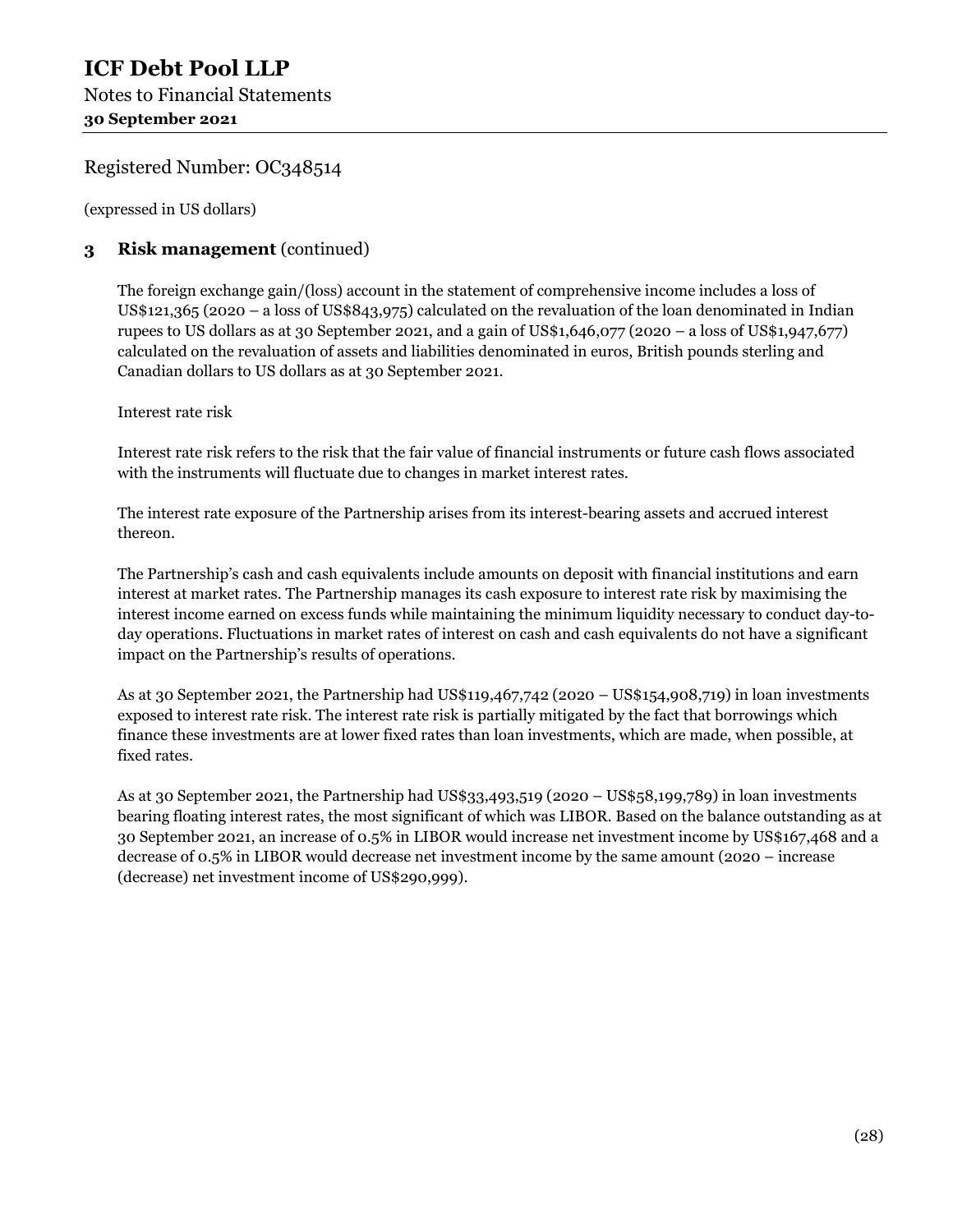## **ICF Debt Pool LLP**  Notes to Financial Statements **30 September 2021**

## Registered Number: OC348514

(expressed in US dollars)

#### **4 Revenue**

Fees represent income derived from the origination of loans.

|                                                                                                                                             | 2021<br>US\$                    | 2020<br>US\$                    |
|---------------------------------------------------------------------------------------------------------------------------------------------|---------------------------------|---------------------------------|
| Interest income from loan investments<br>Up-front fee income from loan investments<br>Commitment and other fee income from loan investments | 7,562,857<br>204,020<br>327.495 | 9,609,798<br>215,797<br>344,059 |
|                                                                                                                                             | 8,094,372                       | 10,169,654                      |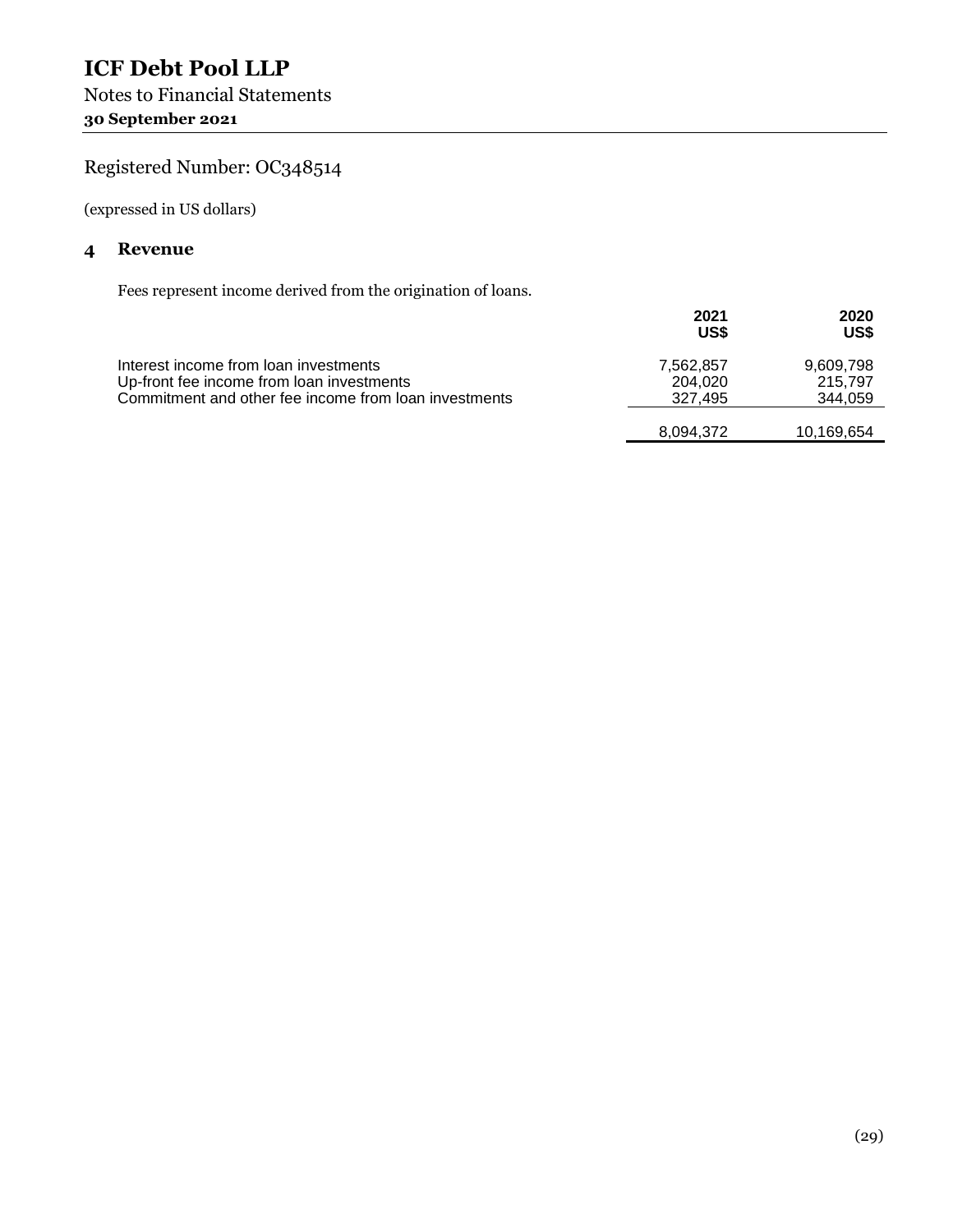Notes to Financial Statements **30 September 2021** 

## Registered Number: OC348514

(expressed in US dollars)

#### **5 Loan investments**

|                                                                                                       |                                        |                                                                  |                                                                      |                                             |                                                    | 2021                           |
|-------------------------------------------------------------------------------------------------------|----------------------------------------|------------------------------------------------------------------|----------------------------------------------------------------------|---------------------------------------------|----------------------------------------------------|--------------------------------|
| Loan                                                                                                  | Country                                | <b>Industry</b>                                                  | <b>Maturity date</b>                                                 | <b>Book value</b><br>in foreign<br>currency | <b>Book value</b><br>US\$                          | <b>Portfolio</b><br>%          |
| <b>US dollar loans</b><br>Azura Power West Africa<br>Limited<br>Cai Lan Port                          | Nigeria<br>Vietnam                     | Electricity<br>Port infrastructure                               | 15 November 2028<br>15 December 2021                                 |                                             | 20,274,869<br>14,944,432                           | 13.94<br>10.27                 |
| <b>Ethiopian Airlines</b><br>Generadora San Mateo,                                                    | Ethiopia                               | Industrial leasing                                               | 1 October 2021                                                       |                                             | 107,143                                            | 0.07                           |
| S.A.<br>Karadeniz Ship Owning                                                                         | Guatemala                              | Electricity                                                      | 30 June 2028                                                         |                                             | 5,142,713                                          | 3.54                           |
| Company<br>Power Grid Corporation<br>SSIT (Cai Mep)<br>Takoradi                                       | Indonesia<br>India<br>Vietnam<br>Ghana | Electricity<br>Electricity<br>Port infrastructure<br>Electricity | 15 January 2022<br>15 March 2027<br>15 December 2022<br>15 June 2027 |                                             | 1,363,636<br>27,500,000<br>1,754,642<br>15,306,000 | 0.94<br>18.91<br>1.21<br>10.52 |
|                                                                                                       |                                        |                                                                  |                                                                      |                                             | 86,393,435                                         | 59.40                          |
| Euro Ioans <sup>1</sup><br>Aeroport Internationale<br><b>Blaise Diagne</b><br>Societé concessionnaire | Senegal                                | Transport infrastructure                                         | 5 September 2025                                                     | 12,265,534                                  | 14,203,488                                         | 9.77                           |
| du Pont Riviera<br>Marcory<br>Transambiental                                                          | <b>Ivory Coast</b><br>Colombia         | Transport infrastructure<br>Transport infrastructure             | 15 April 2027<br>15 June 2026                                        | 14,707,700<br>7,811,296                     | 17,031,517<br>9,045,481                            | 11.71<br>6.22                  |
|                                                                                                       |                                        |                                                                  |                                                                      | 34,784,530                                  | 40,280,486                                         | 27.70                          |
| Indian rupee loans <sup>2</sup><br>Vinca-Ackruti                                                      | India                                  | Real estate                                                      | 15 December 2014                                                     | 1,395,000,000                               | 18,780,885                                         | 12.90                          |
|                                                                                                       |                                        |                                                                  |                                                                      |                                             | 145,454,806                                        | 100                            |
| Allowance for credit<br>losses                                                                        |                                        |                                                                  |                                                                      |                                             | (25,987,064)                                       |                                |
|                                                                                                       |                                        |                                                                  |                                                                      |                                             | 119,467,742                                        |                                |
| Unearned up-front fees<br>and commitment fees                                                         |                                        |                                                                  |                                                                      |                                             | (1,677,626)                                        |                                |
|                                                                                                       |                                        |                                                                  |                                                                      |                                             | 117,790,116                                        |                                |

1 Euro loans converted at EUR/USD exchange rate of 1.158

2 Indian rupee loans converted at INR/USD exchange rate of 0.013463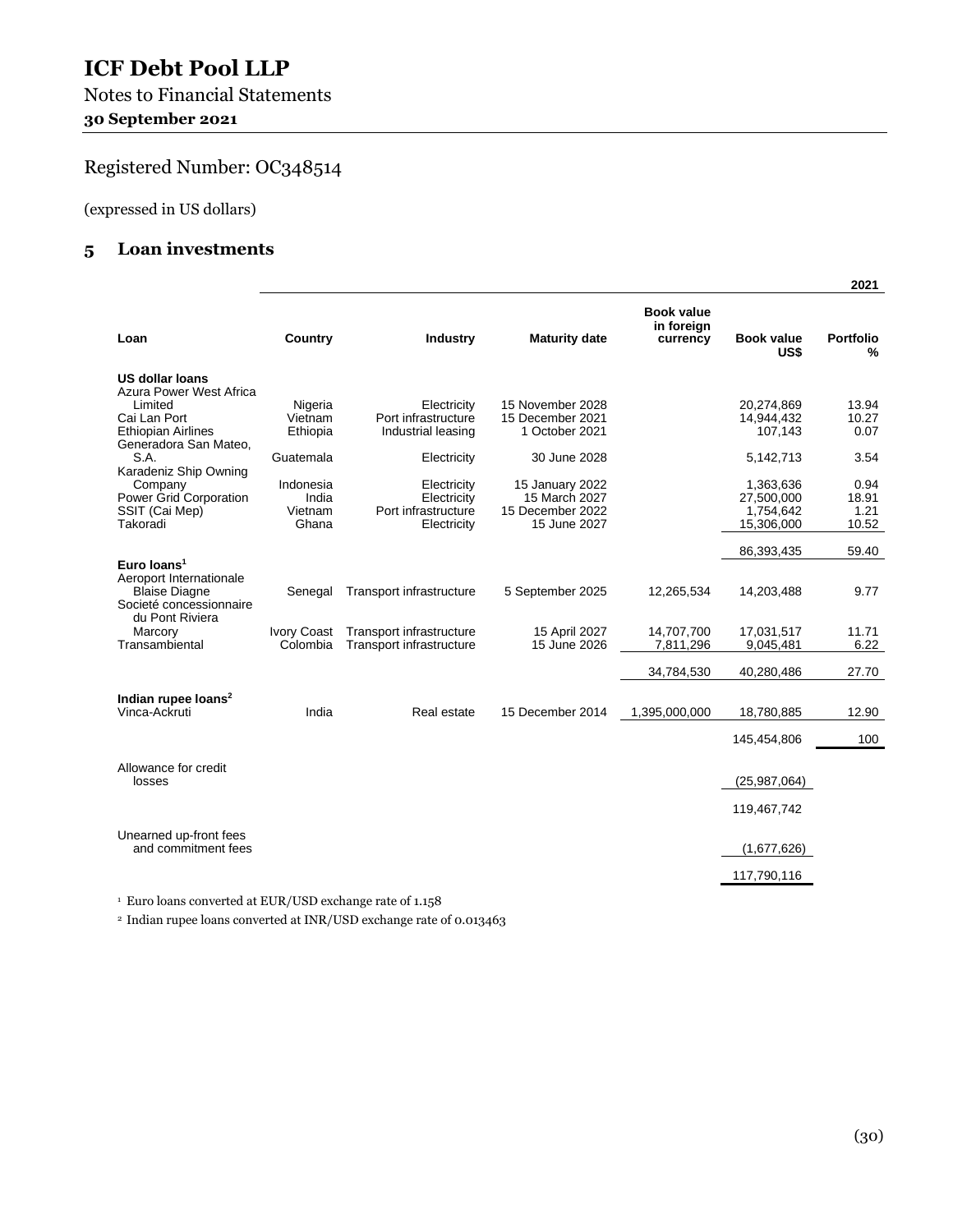Notes to Financial Statements **30 September 2021** 

## Registered Number: OC348514

(expressed in US dollars)

#### **5 Loan investments** (continued)

|                                                        |                      |                                           |                          |                                             |                           | 2020                  |
|--------------------------------------------------------|----------------------|-------------------------------------------|--------------------------|---------------------------------------------|---------------------------|-----------------------|
| Loan                                                   | Country              | Industry                                  | <b>Maturity date</b>     | <b>Book value</b><br>in foreian<br>currency | <b>Book value</b><br>US\$ | <b>Portfolio</b><br>% |
| <b>US dollar loans</b>                                 |                      |                                           |                          |                                             |                           |                       |
| Azura Power West Africa                                |                      |                                           |                          |                                             |                           |                       |
| Limited                                                | Nigeria              | Electricity                               | 15 November 2028         |                                             | 21,687,044                | 10.73                 |
| Cai Lan Port                                           | Vietnam              | Port infrastructure<br>Industrial leasing | 15 December 2021         |                                             | 16,949,544                | 8.39<br>0.16          |
| <b>Ethiopian Airlines</b><br><b>Ethiopian Airlines</b> | Ethiopia<br>Ethiopia | Industrial leasing                        | 5 May 2021<br>5 May 2021 |                                             | 321,429<br>321,429        | 0.16                  |
| <b>Ethiopian Airlines</b>                              | Ethiopia             | Industrial leasing                        | 26 June 2021             |                                             | 428,571                   | 0.21                  |
| <b>Ethiopian Airlines</b>                              | Ethiopia             | Industrial leasing                        | 1 August 2021            |                                             | 428,571                   | 0.21                  |
| <b>Ethiopian Airlines</b>                              | Ethiopia             | Industrial leasing                        | 1 October 2021           |                                             | 535,714                   | 0.26                  |
| Generadora San Mateo,                                  |                      |                                           |                          |                                             |                           |                       |
| S.A.                                                   | Guatemala            | Electricity                               | 30 June 2028             |                                             | 5,744,807                 | 2.85                  |
| Karadeniz Ship Owning                                  |                      |                                           |                          |                                             |                           |                       |
| Company                                                | Indonesia            | Electricity                               | 15 January 2022          |                                             | 4,090,908                 | 2.02                  |
| Power Grid Corporation                                 | India                | Electricity                               | 15 March 2027            |                                             | 32,500,000                | 16.08                 |
| SSIT (Cai Mep)                                         | Vietnam              | Port infrastructure                       | 15 December 2022         |                                             | 3,090,859                 | 1.53                  |
| Takoradi                                               | Ghana                | Electricity                               | 15 June 2027             |                                             | 17,886,000                | 8.85                  |
|                                                        |                      |                                           |                          |                                             | 103,984,876               | 51.45                 |
| Euro Ioans <sup>1</sup>                                |                      |                                           |                          |                                             |                           |                       |
| Aeroport Internationale                                |                      |                                           |                          |                                             |                           |                       |
| <b>Blaise Diagne</b>                                   | Senegal              | Transport infrastructure                  | 5 September 2025         | 13,835,215                                  | 16,216,255                | 8.03                  |
| Heksagon Kati Atik                                     |                      |                                           |                          |                                             |                           |                       |
| Yonetimi Sanayi Vet<br>Societé concessionnaire         | Turkey               | Support service                           | 15 May 2026              | 30,000,000                                  | 35,163,000                | 17.40                 |
| du Pont Riviera                                        |                      |                                           |                          |                                             |                           |                       |
| Marcory                                                | <b>Ivory Coast</b>   | Transport infrastructure                  | 15 April 2027            | 15,938,460                                  | 18,681,469                | 9.24                  |
| Transambiental                                         | Colombia             | Transport infrastructure                  | 15 June 2026             | 7,811,297                                   | 9,155,621                 | 4.53                  |
|                                                        |                      |                                           |                          |                                             |                           |                       |
|                                                        |                      |                                           |                          | 67,584,972                                  | 79,216,345                | 39.2                  |
| Indian rupee loans <sup>2</sup>                        |                      |                                           |                          |                                             |                           |                       |
| Vinca-Ackruti                                          | India                | Real estate                               | 15 December 2014         | 1,395,000,000                               | 18,902,250                | 9.35                  |
|                                                        |                      |                                           |                          |                                             |                           |                       |
|                                                        |                      |                                           |                          |                                             | 202,103,471               | 100                   |
|                                                        |                      |                                           |                          |                                             |                           |                       |
| Allowance for credit<br>losses                         |                      |                                           |                          |                                             |                           |                       |
|                                                        |                      |                                           |                          |                                             | (47,194,752)              |                       |
|                                                        |                      |                                           |                          |                                             | 154,908,719               |                       |
|                                                        |                      |                                           |                          |                                             |                           |                       |
| Unearned up-front fees<br>and commitment fees          |                      |                                           |                          |                                             | (2,093,106)               |                       |
|                                                        |                      |                                           |                          |                                             |                           |                       |
|                                                        |                      |                                           |                          |                                             | 152,815,613               |                       |

1 Euro loans converted at EUR/USD exchange rate of 1.1721

2 Indian rupee loans converted at INR/USD exchange rate of 0.013555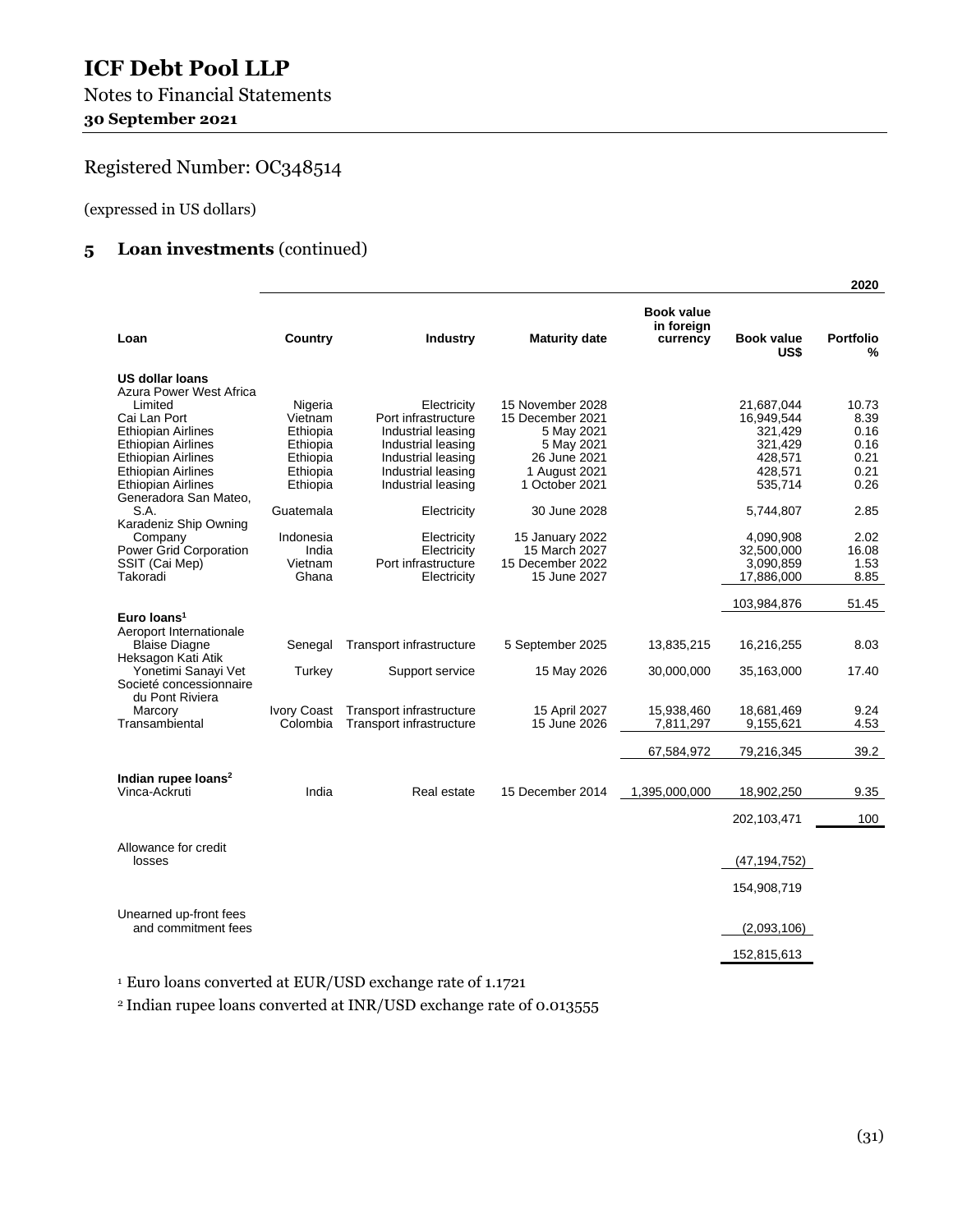(expressed in US dollars)

#### **6 Members' remuneration**

A member's share in the profit or loss for the year is accounted for as an allocation. During the year, there were no drawings by, nor was any remuneration paid to, members.

|                                                                                | 2021<br>US\$ | 2020<br>US\$ |
|--------------------------------------------------------------------------------|--------------|--------------|
| Income/(loss) for the financial year available for allocation<br>among members | 1,998,548    | (13,770,908) |
| Income/(loss) affecting member with highest entitlement during the year        | 1,998,348    | (13,770,908) |

The average monthly number of members during the year was five (2020 – five).

#### **7 Accrued interest income and other receivables**

|                                                                           | 2021<br>US\$        | 2020<br>US\$       |
|---------------------------------------------------------------------------|---------------------|--------------------|
| Accrued interest income - Loan investments<br>Value-added tax recoverable | 3,315,573<br>10.962 | 2,765,719<br>3,770 |
|                                                                           | 3,326,535           | 2,769,489          |

#### **8 Loans due to members within one year**

The Partnership has a US\$10,000,000 subordinated non-interest-bearing loan (2020 – US\$10,000,000) from PIDG Trust payable on demand. The carrying value is a reasonable approximation of fair value. In addition, the current portion of loans due to KfW is US\$39,195,068 (2020 – US\$44,450,928) as per note 10.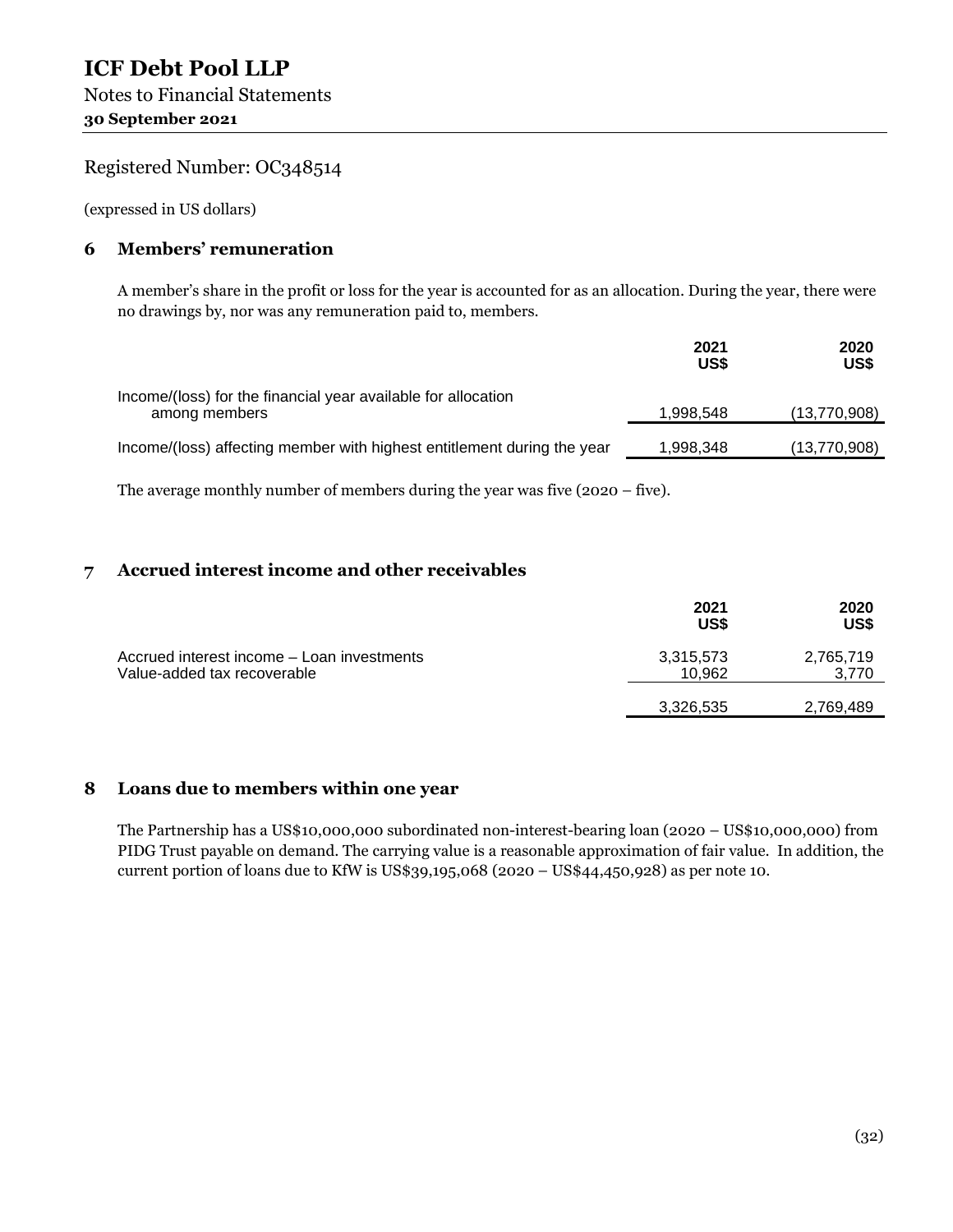(expressed in US dollars)

#### **9 Loans due to members in more than one year**

|                                         | 2021<br>US\$                  | 2020<br>US\$                  |
|-----------------------------------------|-------------------------------|-------------------------------|
| Loans due to KfW<br>Fees                | 188,603,070<br>(1,596,946)    | 251,728,973<br>(1, 917, 991)  |
| Current portion of loans due to KfW     | 187,006,124<br>(39, 195, 068) | 249,810,982<br>(44, 450, 928) |
| Non-current portion of loans due to KfW | 147,811,056                   | 205,360,054                   |

The Partnership has:

- A US\$21,056,000 loan (2020 US\$26,320,000) from KfW at annual interest of 1.92%, repayable in equal semi-annual payments of US\$2,632,000 (2020 – US\$2,632,000) starting in September 2016 (the fair value of this loan estimated using current interest rates for similar loans is US\$21,554,783  $(2020 - US$27,467,449$ );
- A 29,600,000 euro loan (2020 37,000,000 euros) from KfW at annual interest of 1.53%, repayable in equal semi-annual payments of 3,700,000 euros (2020 – 3,700,000 euros) starting in December 2015 (the fair value of this loan estimated using current interest rates for similar loans is 30,624,792 euros  $(2020 - 38,569,740 \text{ euros})$ ;
- $\blacktriangleright$  A 53,731,658 euro loan (2020 64,477,658 euros) from KfW at annual interest of 1.49%, repayable in equal semi-annual payments of 5,373,000 euros (2020 – 5,373,000 euros) starting in March 2017 (the fair value of this loan estimated using current interest rates for similar loans is 55,948,397 euros (2020 – 67,621,072 euros)); and
- A US\$71,049,010 loan (2020 US\$83,967,010) from KfW at annual interest of 1.63%, repayable in equal semi-annual payments of US\$6,459,000 (2020 – US\$6,459,000) starting in June 2017 (the fair value of this loan estimated using current interest rates for similar loans is US\$72,502,159  $(2020 - US$87,647,716)$ ).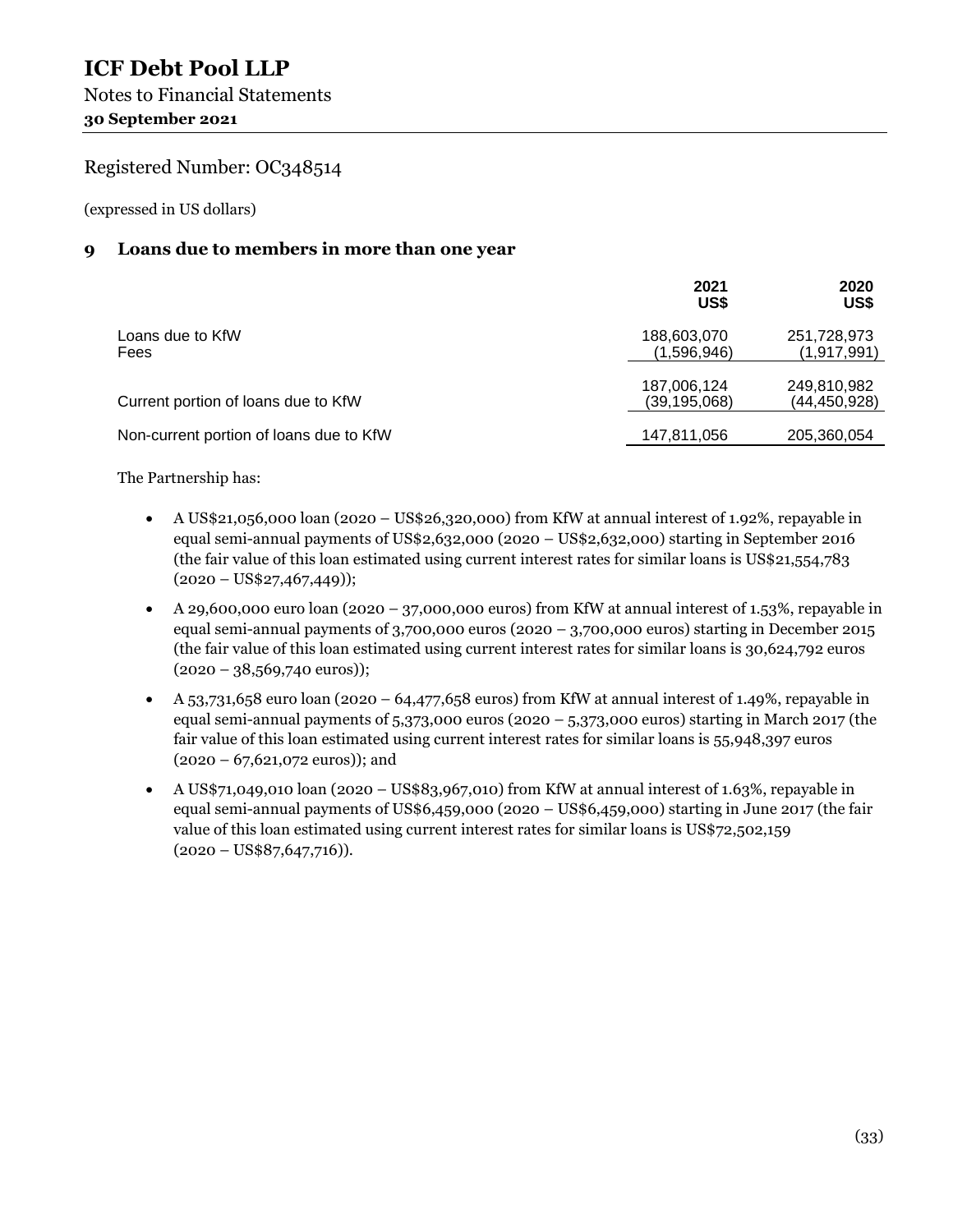Notes to Financial Statements **30 September 2021** 

## Registered Number: OC348514

(expressed in US dollars)

#### **10 Total members' interest**

|                                                                             | Members'<br>capital<br>classified<br>as equity<br>US\$ | <b>Deficit</b><br>US\$ | Total<br>US\$  | Loans<br>and other<br>debts due<br>to members<br>US\$ | Total<br>members'<br>interest<br>US\$ |
|-----------------------------------------------------------------------------|--------------------------------------------------------|------------------------|----------------|-------------------------------------------------------|---------------------------------------|
| Members' interest as at 30 September 2018                                   | 1,000,004                                              | (23, 202, 534)         | (22, 202, 530) | 347,443,274                                           | 325,240,744                           |
| Members' net redemptions<br>Income for the year available for discretionary |                                                        |                        |                | (52, 542, 630)                                        | (52, 542, 630)                        |
| payment to members                                                          |                                                        | 2,841,882              | 2,841,882      |                                                       | 2,841,882                             |
| Members' interest as at 30 September 2019                                   | 1,000,004                                              | (20, 360, 652)         | (19,360,648)   | 294,900,644                                           | 275,539,996                           |
| Members' net redemptions<br>Loss for the year available for discretionary   |                                                        |                        |                | (34, 419, 013)                                        | (34, 419, 013)                        |
| payment to members                                                          |                                                        | (13,770,908)           | (13,770,908)   |                                                       | (13,770,908)                          |
| Members' interest as at 30 September 2020                                   | 1,000,004                                              | (34, 131, 560)         | (33, 131, 556) | 260,481,631                                           | 227,350,075                           |
| Members' net redemptions<br>Income for the year                             |                                                        | 1,988,548              | 1,988,548      | (63,041,828)                                          | (63,041,828)<br>1,988,548             |
| Members' interest as at 30 September 2021                                   | 1,000,004                                              | (32, 143, 012)         | (31,143,008)   | 197,439,803                                           | 166,296,795                           |

The Partnership defines capital as total members' interest. This capital is not subject to externally imposed requirements.